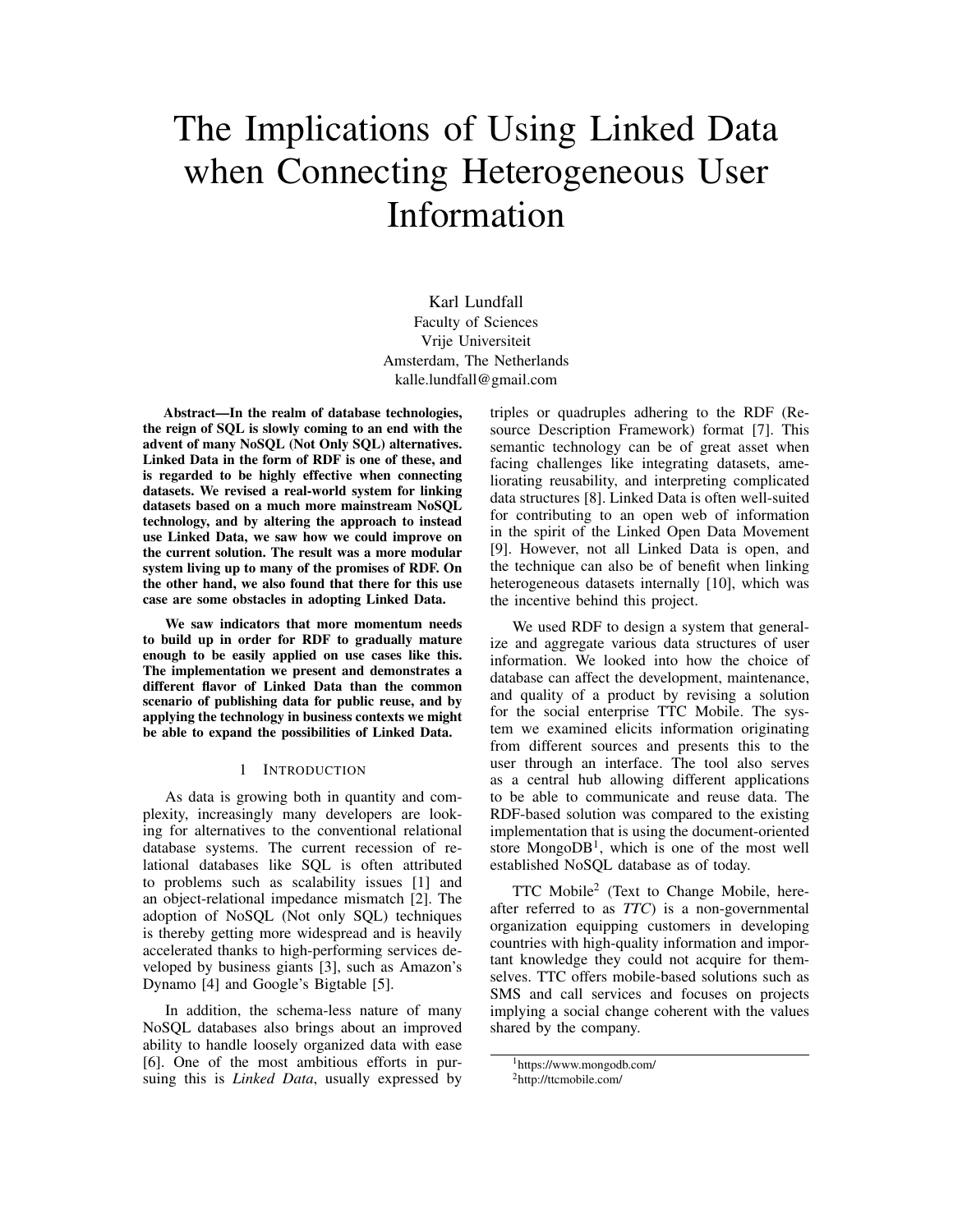

Fig. 1: The distribution of popularity measures for different database types as defined by db-engines.com. The figure was retrieved in June 2015.

#### *1.1 Problem Summary*

By using semantic technology to connect the datasets of TTC, we obtained insights in possibilities of using Linked Data as opposed to a document store, which would be a more common solution to this problem. We did this by revising the original document-oriented solution already implemented by TTC, and looked into different possibilities of Linked Data improving on this.

## 2 BACKGROUND

## *2.1 ICT4D and Linked Data usage*

The process of utilizing ICT to aid developing countries is often referred to as *ICT4D* (Information and Communication Technology for Development), and has been practiced under different names since the 90s [11]. The intersection between semantic technology and ICT4D has also been touched upon. Initiatives in this direction are mainly oriented towards Linked Open Data, and has its roots in the fact that open ICT operations is thought to be an important catalyst in developmental aid [12]. A recent example of this is the initiative of converting documents from the International Aid Transparancy Initiaitive (IATI) to Linked Open Data [13]. In our project, the objective of publishing data was of secondary nature, but we still allowed for this as a future possibility when designing the system.

#### *2.2 Linked Data popularity*



Fig. 2: The popularity change for database types as defined by db-engines.com. The y-axis depicts the percentage of scores in relation to the start of the time line in January 2013. The figure was retrieved in June 2015.

Although the prevalence of Linked Data is relatively big within ICT4D, the overall interest in RDF technology is not very pronounced outside academic contexts. Figure 1 shows the current proportional popularity<sup>3</sup> among different database types, as defined by the ranking site db-engines.com. Relational databases appear to be the most popular method by far, followed by document stores. According to the measure, RDF stores constitute 0.3% of the total, giving it the impression of being one of the more obscure entries in this chart.

These statistics can partly be explained by a gap of maturity between SQL technologies that have been developed since the 70s, and the RDF standard which was published in 2004 [7]. But when looking at Figure 2, we see a hint that the tide could be turning. The popularity of relational databases is declining, while RDF stores are getting more attention. Given these figures, semantic technology could be considered to still be in its infancy, and we review some well-known problems of Linked Data later in this section. We also see that the document stores, being the second biggest database model, grows by a slightly higher rate than RDF, proportionally speaking. Statistics from db-engines.com also concur with the common view that MongoDB is the most popular document store as well as being the biggest NoSQL player overall.

We also note the share of graph databases (0.6%), of which RDF stores can be considered to be a more narrow subset. In this work we

 $3$ For information about calculation of this measure, please refer to http://db-engines.com/en/ranking\_definition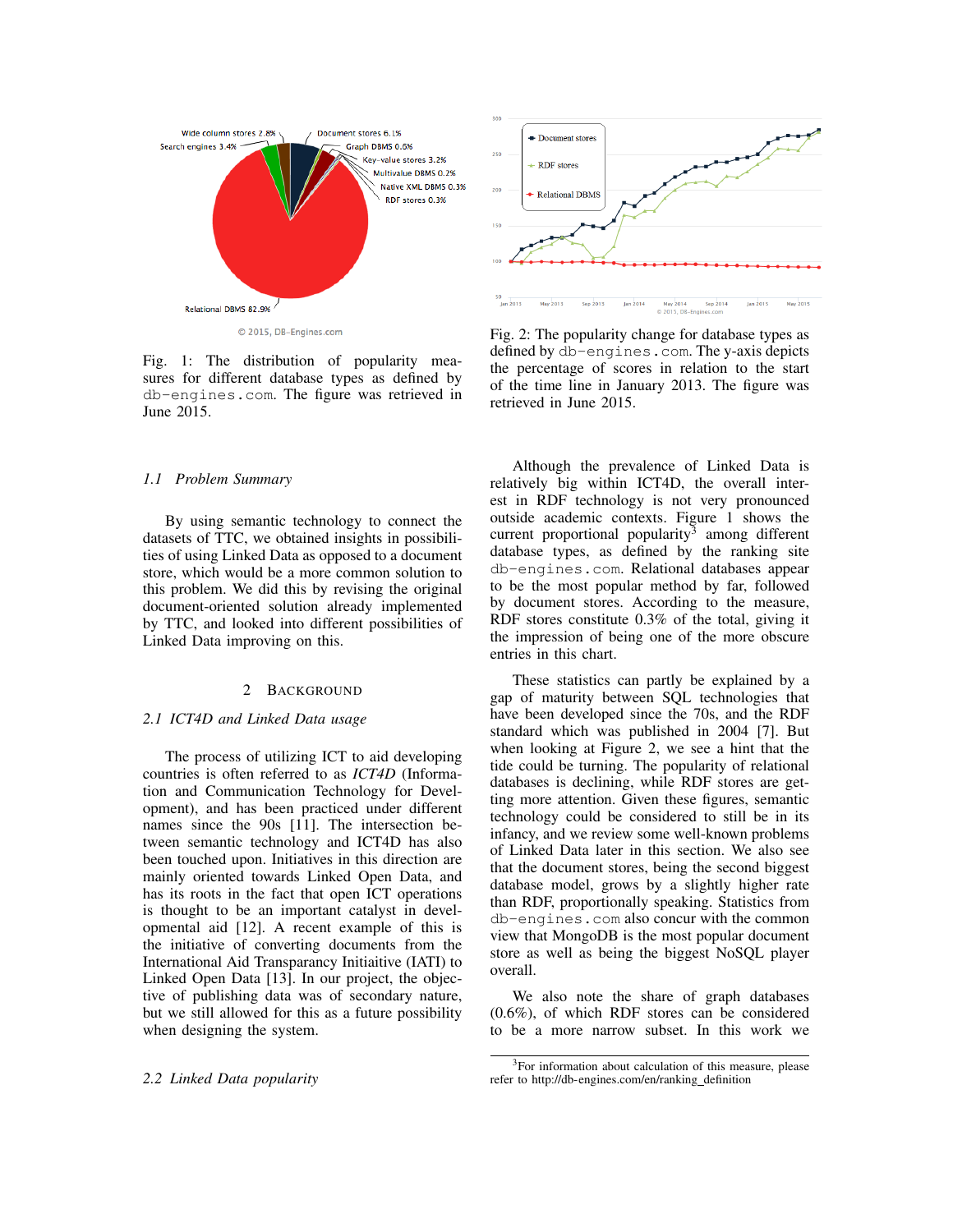choose to focus on RDF over other graph databases because of the standardized, lightweight, and nonproprietary format given by the Web Consortium (W3C) [7]. The effectiveness of this format is demonstrated in the evolution of the communitybased collaboration cloud DBPedia [14], which successfully is being able to interlink a vast number of data sources.

#### *2.3 Data representation on a conceptual level*

Putting technical details aside, these presented data model trends might also be seen from a perspective of how digital representation accommodate to human conceptualization of knowledge. The field of *concept modeling* aims to describe information in an understandable manner. The idea of applying this domain on computer science has been around since the 80s [15]. There are different approaches on this, even from the philosophical domain [16], but a more pragmatic definition [17] states that a proper conceptual model should strive to:

- 1) Enhance an individual's understanding of the representative system.
- 2) Facilitate efficient conveyance of system details between stakeholders.
- 3) Provide a point of reference for system designers to extract system specifications.
- 4) Document the system for future reference and provide a means for collaboration.

If the gap between the conceptual model and the internal representation is bridged, the system will likely be more easy to develop and maintain, especially with regards to item 3. Moreover, it will enable personnel with a non-engineering background to gain a deeper understanding of the system. From this viewpoint a database representation that is easier to understand is preferred over one that is more cryptic.

Understandability is often thought of as a problem when using relational databases, where data has to be structured in predefined tables, apply cross referencing using foreign keys, and they usually have to be mapped from an intermediate stage of Entity Relationship Modeling (ERM). Thinking in tables might by a spontaneous choice when recording simple measurements (e.g. temperature over time), but when portraying more complex entities, the model often gets relatively complicated. An object-oriented view is often practical for programmers to embody concepts, but can not easily be transformed to a relational database. This

discrepancy is usually referred to as the Object-Relational Impedance Mismatch [2].

NoSQL databases often mitigate these problems by allowing less fixed structures. In document stores, information is structured hierarchically through keys and values, allowing for more convenient storage representations. One implied restriction in this is that a data item cannot easily be referenced in a way that breaks the hierarchy. By instead using graph databases, data can be represented in an even more natural way, as claimed by proponents of this view such as Webber et. al in the textbook *Graph Databases* [18]. For example, consider a social network where users are friends with other users. Using documents, the friends of a given user are usually listed as references to identifier values, which then have to be looked up in the collection in order to retrieve the names of these friends. This look-up typically also has negative performance impact, in addition for being a bit bulky.

The renowned data analysist Manuel Lima describes what he considers an ongoing paradigm shift: "*Tree structures are no longer capable to accommodate the inherent complexities of the mod*ern world"<sup>4</sup>. He states that as Information Systems are getting more intelligent and need to process more intricate data, network structures are the most effective way conceive information.

On the other hand, there are many contexts where tree structures fit the problem quite well. Consider as an example a system storing cookbook information. A probable situation is that the data then consists of three hierarchical levels: The cookbooks, their recipes, and their ingredients. Neo4J, the most popular graph database today<sup>5</sup>, points out in an instructional document<sup>6</sup> that any common data model can be represented as a type of graph. While this is true, there is naturally no prerequisite enforcement of preserving the characteristics of those structures, e.g. preventing cycles, neither convenient manners of storage and retrieval. The need for accommodating different data abstractions has spawned the incentive of hybrid representations, such as Orient $DB^7$ . We also saw the need for such an approach in this project, which we elaborate on in later sections.

<sup>7</sup>http://orientdb.com/

<sup>4</sup>This talk can be watched at http://www.wearecognitive. com/videos/rsa-animate-the-power-of-networks (retreived July, 2015)

<sup>5</sup>As stated by db-engines.com

<sup>6</sup>This document was retreived in July 2015 from http:// neo4j.com/docs/stable/tutorial-comparing-models.html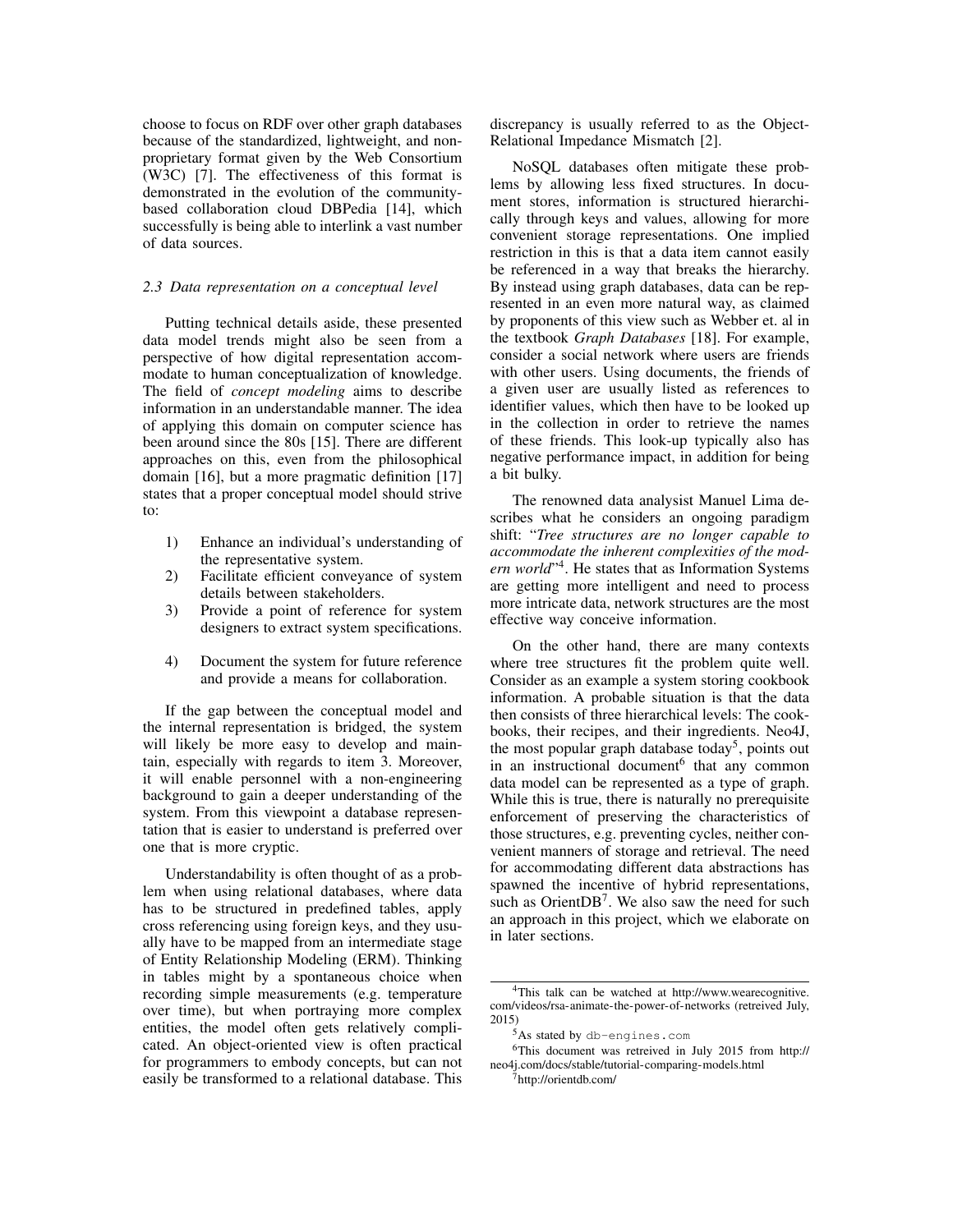# *2.4 Issues with Semantic Technology*

There has been a fair amount of criticism directed towards Linked Data, which is mainly concerning the way it is being applied in the wild, rather than problems inherent to the technology itself [19]. The main points center around poor data integrity and weak reliability of information. This is often caused by insufficiently documented provenance information and an inability to resolve conflicts between statements due to a limited use of powerful reasoning languages such as OWL. Even when using these expressive languages, problems can arise due to incorrect interpretations of these statements and misconceptions of official documentation [20]. Furthermore, most datasets published today use different methods of structuring their schemata, which complicates the process of linking different datasets, where ideally the linking of Linked Data should be easy to perform.

It is important to be aware of these concerns, although the circumstances here were different than the typical use case of publishing data for public reuse. The data models developed in this project are primarily intended for internal use within the organization, where company requirements are paramount. There is also a remote possibility of publishing data, but was regarded only as a secondary objective. This means we valued pragmatic use case driven solutions higher than rigorous usage of strict vocabulary. We therefore payed close attention to the intentions and desires behind the functionality of the system.

## *2.5 Business context*

Being a Dutch company, TTC have their headquarters in The Netherlands. Their operations typically reach out for people in Africa or South America. Projects can roughly be divided into these three categories:

- Data collecting. Services carried out in order to investigate public knowledge on certain topics. An example of this is a collaboration on a research project with the World Bank, where surveys were carried out in order to obtain information on the downstream outcomes of intra-regional trade commitments in Africa<sup>8</sup>.
- Providing of information or education. Campaigns oriented towards equipping participants with knowledge. Here we consider projects such as when citizens of

Peru receive messages about their personal credit status of their savings<sup>9</sup>. The information can also be of a more educative nature, like a project in Bolivia where farmers get advice on how to improve their  $\text{crops}^{10}$ .

• A combination of the two. In many cases, participants can get feedback from their answers in surveys, thereby educating themselves on important subjects in an interactive way. The HIV/AIDS prevention campaign in Congo is a good example of this $^{11}$ .

TTC have a variety of tools at their disposal for different purposes. The software they use to realize a campaign depends on the medium used to transmit information. These are the communication channels used today:

- SMS (Short Message Service).
- USSD (Unstructured Supplementary Service Data). A protocol for communicating through interactive menus or pop-ups. It is supported by most GSM cellular phones. In comparison to SMS, USSD has the advantage of being free of charge and a bit more flexible. The drawback is that the participant only see the current message and is unable to view any previous information exchange.
- IVR (Interactive Voice Response). Prerecorded voice-based systems controlled with the number pad of the participant. In other contexts, the IVR input can also be done by voice, but this is not supported by TTC due to the variety of languages used across different projects.
- Call centers. Outbound or inbound calls conducted by live personnel.

In the future TTC also expects possibilities of doing web based services to come about. With responsive web design these could be accessible by clients with smartphones, laptops, or desktop computers, as well as traditional feature phones.

The emphasis within this research was oriented around two tools used by TTC:

• Vusion. Creating SMS and USSD services with conditional logic in order to achieve

<sup>8</sup>http://ttcmobile.com/portfolio/worldbank/

<sup>9</sup>http://ttcmobile.com/portfolio/financial-awareness-peru/ <sup>10</sup>https://vimeo.com/104697345

<sup>11</sup>http://ttcmobile.com/ttc-launches-large-scale-hivaidsprevention-campaign-in-congo-with-cordaid-vodacom/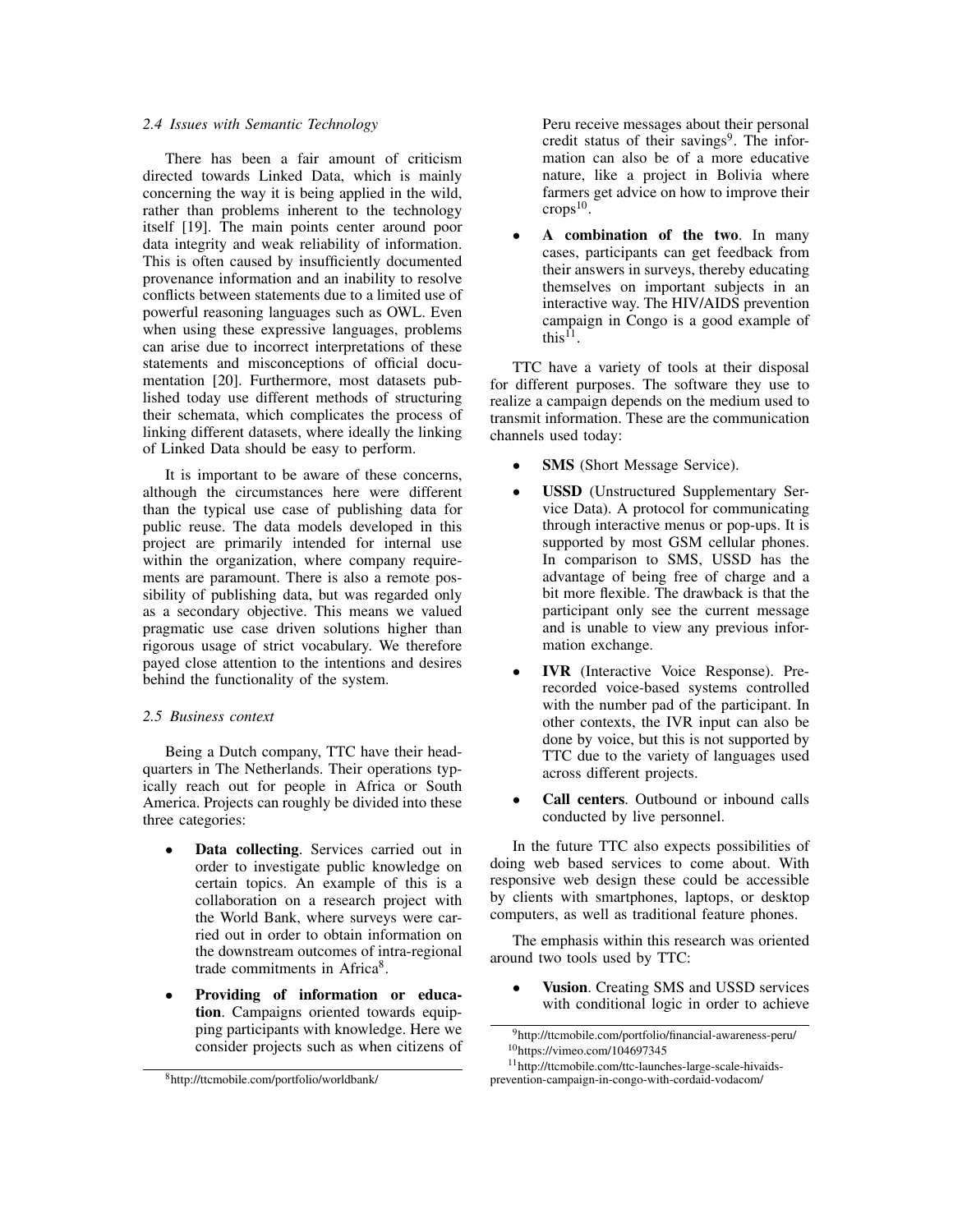| Airwolf            | • Handlebars |                                             | <b>Testrun</b> | $\checkmark$ Validate<br>$\times$ Cancel |
|--------------------|--------------|---------------------------------------------|----------------|------------------------------------------|
| $\circledcirc$     |              |                                             |                |                                          |
| $\boxed{2}$        |              | What's your name?*                          |                |                                          |
| $\hat{\mathbf{v}}$ |              | How old are you?*                           |                |                                          |
|                    |              |                                             |                |                                          |
|                    |              | Gender*                                     |                |                                          |
|                    |              | Male<br>С<br>Female<br>$\bigcap$            |                |                                          |
|                    |              | What's your knowledge level of Handlebars?* |                |                                          |
|                    |              | Poor<br>Median<br>C<br>Good                 |                |                                          |

Fig. 3: *Airwolf*, an application for logging call center surveys.

| <b>WA VUSION</b><br>programDialogues > edit                                                                | Admin Credit Viewer My Account Help Report Issue Logout<br>C4C Ebola quiz research Mali (Mali-36011)<br>Africa/Bamako - 26/03/2015 12:48:44 |  |
|------------------------------------------------------------------------------------------------------------|---------------------------------------------------------------------------------------------------------------------------------------------|--|
| <b>Requests</b>                                                                                            | Test send all messages<br>Cancel<br>Save<br><b>Edit Dialogue</b>                                                                            |  |
| <b>Dialogues</b>                                                                                           | <b>Name</b>                                                                                                                                 |  |
| <b>Separate Messages</b><br><b>Predefined Messages</b>                                                     | ieuebola<br>□ Prioritize                                                                                                                    |  |
| <b>Content Variables</b>                                                                                   | Auto enrollment<br>$\overline{(\mathbf{x})}$<br>all                                                                                         |  |
| <b>Participants</b><br><b>History</b>                                                                      | Interactions<br><b>Interaction</b>                                                                                                          |  |
| <b>Settings</b>                                                                                            | $\mathbf{K}(\mathbf{X})$<br>Oue savez-vous de cette terrible maladie Ebola? Testez vos connaissanc                                          |  |
| Logs<br><b>Program List</b>                                                                                | <b>Interaction</b><br>$(x, \Omega)$<br>Vous recevrez bientôt 6 questions par SMS. Envoyez vos réponses GRATUI                               |  |
| 9.0K/9.0K participant(s)<br>$\Xi$ 56K(6) message(s)<br>■ 4.9K(2) received<br>51K(4) sent                   | <b>Interaction</b><br>(x, 0)<br>Ebola est causée par un virus 1. Vrai 2. Faux Pour Répondre: VIRUS(esp                                      |  |
| to 0(0) scheduled<br>[26/03/2015 12:48:18] Checking the<br>schedule list                                   | <b>Interaction</b><br>$(x, \otimes)$<br>Ebola se transmet par contact direct avec les liquides corporels 1. Vr                              |  |
| [26/03/2015 12:47:18] Checking the<br>schedule list<br>[26/03/2015 12:46:18] Checking the<br>schedule list | <b>Interaction</b><br>$\circledcirc$<br>$B_{out}$ and a neather control shall $2.1$ Vest $2.5$ compared shared in BBOTE                     |  |

Fig. 4: *Vusion*, an application for creating SMS and USSD services

various goals. This is the most frequently used application within the company.

Airwolf. This application acts as a logger for call center agents carrying out surveys. The surveys are defined by authorized moderators, where the agents then conduct these surveys by reading the questions to the participants. The answers of the participants are stored in the system.

The user interfaces of Airwolf and Vusion can be seen in Figure 3 and 4, respectively.

Aggregating information from internal tools like the ones presented serves two purposes. Firstly, applications can reuse data by performing look-ups against a central unit. Secondly, statistics can be extracted by humans through a user interface.

# *2.6 Case overview*

Without an internal data broker, TTC are posed with the issue of maintaining multiple projects within different systems, not being able to connect any data from one context to the other. Different campaigns are ran on different platforms, causing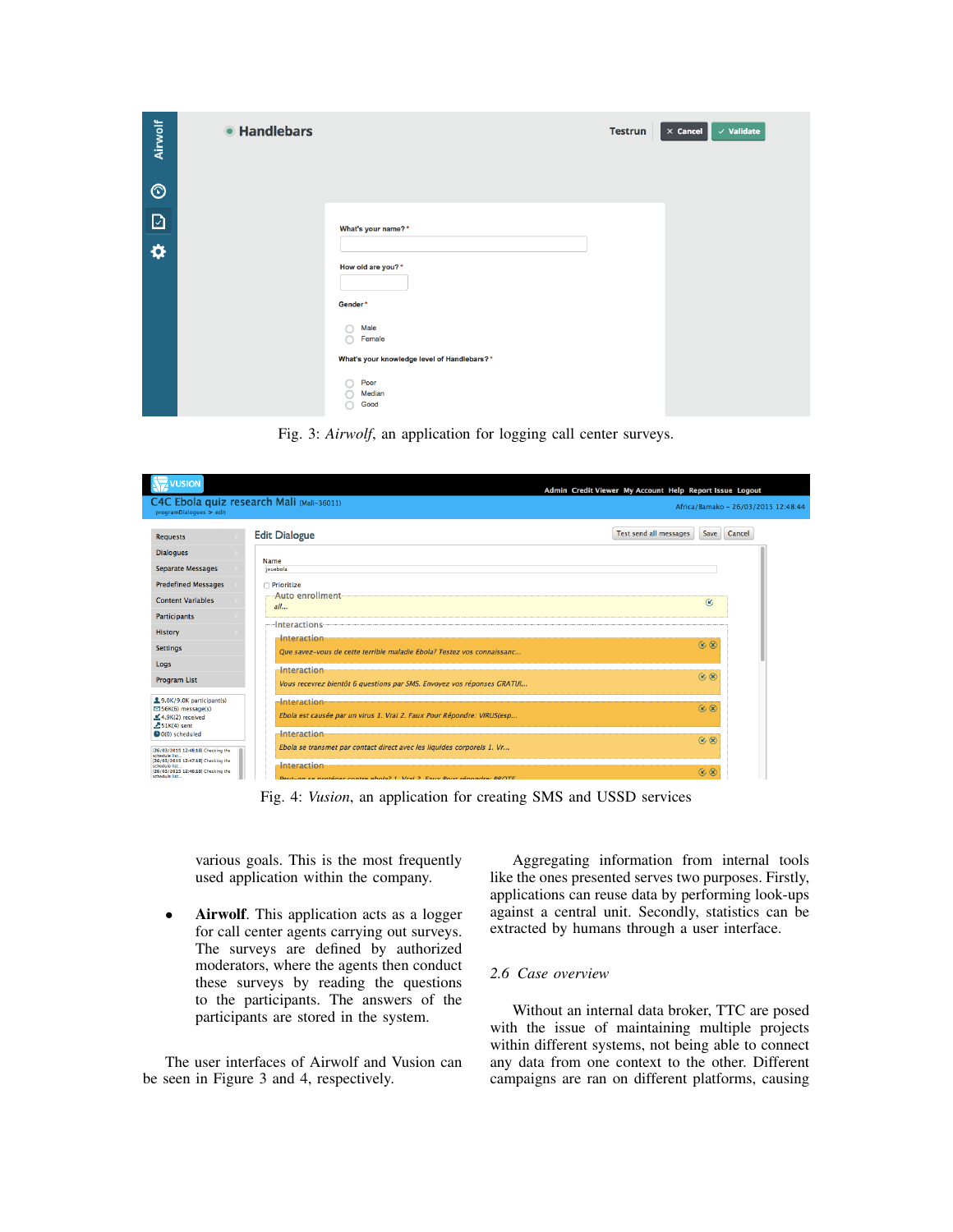interoperability problems which has lead to the implementation of the tool solving these issues. The transition from traditional phones (also known as *feature phones*) towards smart phones is slowly coming about among the target market, calling for even more additional services, which would likely be more intricate than the existing ones. In order to centralize all of this, the company made an internal API acting as a middle man between various applications; a portal being able to track diverse types of information and mediate between different sources. The system can be utilized by visualization techniques depicting comprehensible summaries of the immense quantity of information possessed by the company as a whole. The system supports a temporal dimension in the data, where modified fields are not overwritten but logged and preserved by the central system. In this way, the historical trends of user information are available. The system is called *Mash*.

The original version of Mash uses the document-oriented database MongoDB and was written in Node.js. Node.js is a run time environment for server-side applications in Javascript. Although Node.js is not widely used on an overall scale, it is more common among high-traffic web sites, and server-side Javascript usage is doubling every year [21]. The starting point for our project was from this version, and from there we explored what benefits RDF could bring to the table by modifying existing code.

MongoDB, the database used by Mash, stores documents in the BSON format [22], closely related to JSON. As long as a data entry conforms to this format and certain length restrictions, there are no taxonomic constraints on a given document. However, this flexibility comes with trade-offs in rigidity, and enforcing constraints can be tedious when done manually in application logic. Most applications will always handle entities containing the same fields on storage and retrieval, which often elevates an explicit schema definition to be a feature rather than a burden. This is why Mash, among many other applications, uses the schemaenforcing library Mongoose. Mongoose is very popular and download statistics suggests that about half of the developers using MongoDB also use Mongoose on top of it. These numbers come from the Node.js package manager *npm*, broadcasting current download counts [23][24].

Mash allows data exchange in the following manners:

- By using the graphical interface,
	- to make a CSV import or export,
- or manually inputting/viewing participant information.
- Through GET requests (for applications communicating with the API).
	- 3 RESEARCH QUESTION

*What are the implications of using an RDF database when designing a hub for internally aggregating heterogeneous information?*

We conducted a case-study by developing a proof of concept for TTC Mobile. This means creating an alternative branch in the development of the system *Mash*. We demonstrated the functionality of Linked Data by preserving the key requirements of the product as well as providing new features. In the process of executing this project we could investigate the following items:

- Appropriate data representations when aggregating datasets originating different applications.
- The technical and organizational obstacles explaining the limited popularity of RDF techniques.
- The tradeoffs in using an RDF database as opposed to a document store.
- Methods of versioning data allowing for viewing the history of previous states using RDF.

## 4 SYSTEM DESIGN

We saw a risk that handling triples through a SPARQL interface would result in a similar awkwardness other applications have when using plain MongoDB, with regards to consistency as discussed in Section 2.6. The network-based representation provides even more arbitrary structures than that of a document store, and while being of great benefit when linking heterogeneous data, it also poses challenges on maintaining internal consistency and ease of use. There was a need to be able to express schema definitions that could handle insertion, validation, and retrieval in a modular way similar to Mongoose.

We approached this problem by using the RDF store Cliopatria, to build up a higher level of abstraction than just triples. Cliopatria is based on SWI-Prolog [25], which allows for exchange of RDF data to be executed in a more powerful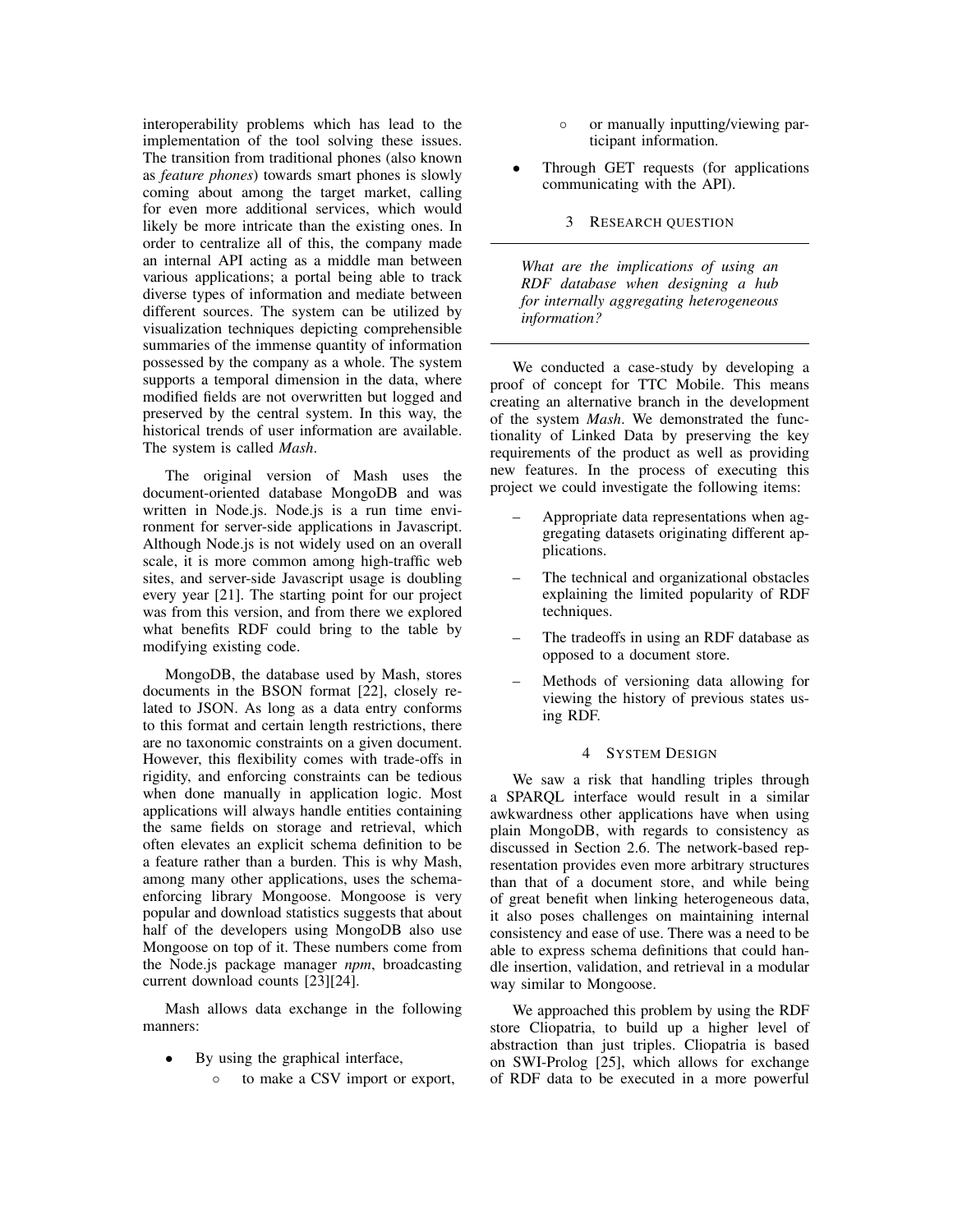manner. The main incentive here is to be able to push data boilerplate transaction logic into the querying language. When doing this we can avoid an extensive mix of verbose queries and client code that often renders the software hard to maintain. This very reason was one of the main drivers behind Cliopatria as explicitly stated by the authors [26]. Cliopatria is also still compliant to the standards by providing a SPARQL interface, which could be used by any authorized application to query specific data.

## *4.1 Modeling*

The model as stated in Mongoose compensates a need of storing information that can be useful for later compatibility with a specification of relevant elements. To this end, the Mongoose model utilizes a certain degree of non-schematic flexibility while still having a fixed characteristic. For the sake of completeness, the entire schema declaration is included in Figure 5. However, it is not necessary to go into details of the exact use of every field. Instead we focus on the flexibility aspect that comes into play with the very last attribute, profile. Within profile one can invent keys representing various aspects of the participant. Among these, three keys are already hard-coded to be handled by the user interface:

- profile.dob. The date of birth.
- profile.location. The current place of residence.
- profile.gender. The gender of the participant.

The values of profile are in turn objects by themselves containing two keys:

- profile.<key>.value. The value of the field.
- profile.<key>.history. An array of history entries, where each item is an object with the following attributes:
	- value. The value that was assigned.
	- timestamp. A specification of *when* this assignment took place.

With this solution, temporal provenance can be stored for every modification of a value in profile. However, a limitation of this method is the lacking possibility of expressing deeper hierarchies within a profile item. For example, it would not be easily achieved having a composite location attribute consisting of house number, city,

and postal code. These fields would either have to be represented in a flat way, with entries like location\_postal\_code, location\_city and location\_house\_no, or the data model has to be revised, and will likely get even more complicated. In the current implementation, every data input needs a restructuring to fit this format when communicating with Mash. Furthermore, there is no way of validating data types within profile, e.g. that profile.dob has to be a date.

We resolved this by being able to first store the data, and then define its model, rather than the other way around. By defining simple conversion procedures from various formats to RDF, we could preserve as much information as possible, and from there on decide what to make out of it. We thereby took advantage of the fact that every other data structure can be expressed as a graph. Drawing inspiration from the nomenclature used in the Linked Open Data Laundromat project [27], we made a distinction between *clean* and *dirty* data. Here, dirty data denote any piece of information converted to RDF using a simple set of rules (conversion strategies are elaborated on in Section 4.4). Still adopting the same terminology, we *wash* the dirty data into structures with fixed fields mimicking a document-like data format. By storing dirty data once, we can create custom washing heuristics in a versatile manner when making sense of the data. A bird's-eye view of the architecture illustrating this idea can be found in Figure 7.

This means that applications do not necessarily have to provide input using a preset data model. Rather, data can be transmitted in a native format, which is then handled by Mash accordingly. Data can thus be imported with raw database dumps directly from the application. This could be done either through API communication or through the user interface. As a proof of concept within this project, we only implemented the latter.

We present a Prolog way of modeling documents internally represented in RDF. Using this method clean data is expressed in fixed structures. The model definition can then be rewritten like in Figure 6.

These are key differences that distinguishes the new schema in Figure 6 from the previous schema in Figure 5:

• By means of the versioning solution later explained in Section 4.3, we can remove many fields indicating dates of creation and update. The created attribute of participantOrigin is kept, because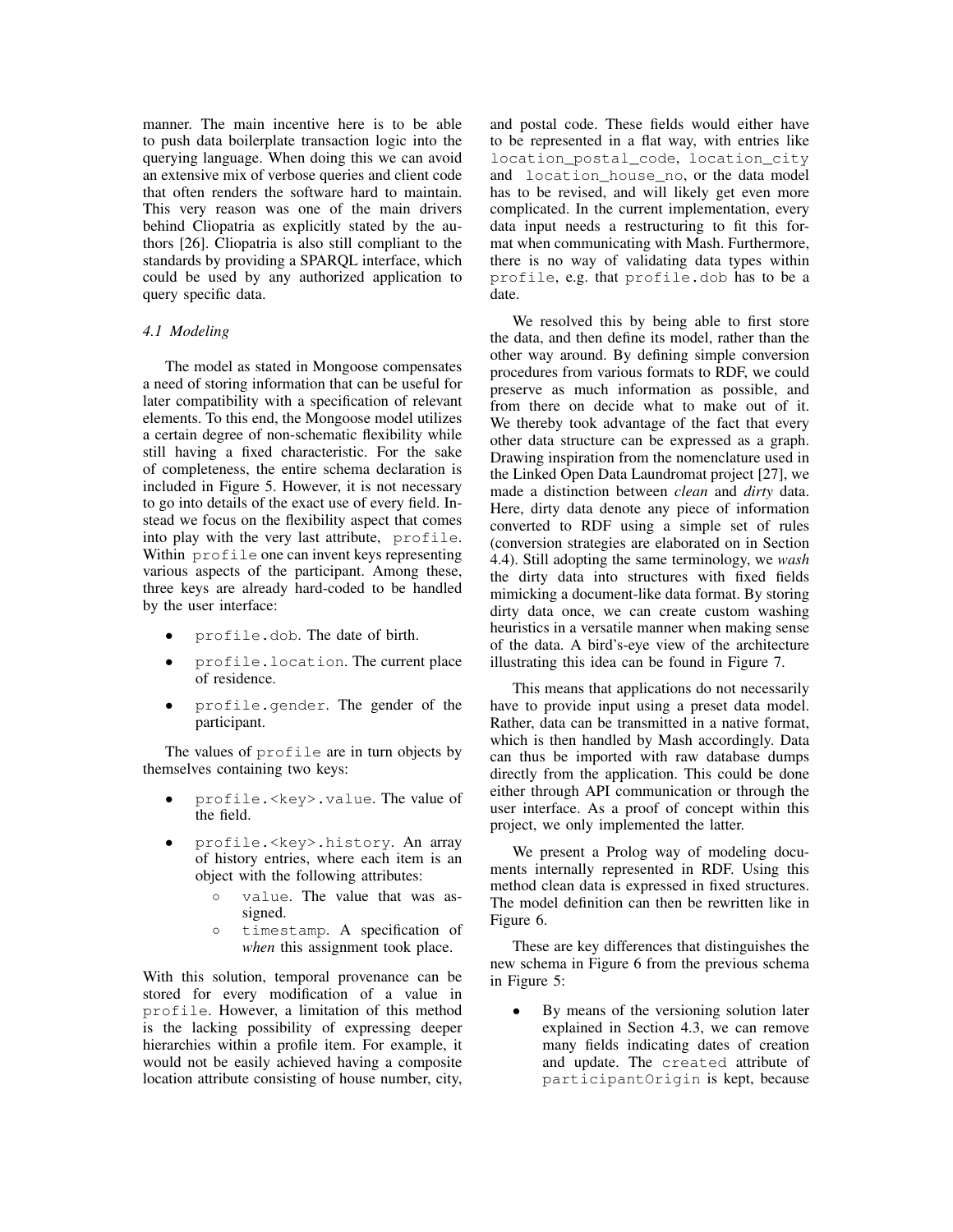```
var participantEventsSchema = Schema({
  application: Schema.Types.ObjectId,
  created: Date,
  pid: Schema.Types.Mixed,
  pname: String,
  event: String
}, {_id: false});
var participantOriginSchema = Schema({
  application: Schema.Types.ObjectId,
  created: Date,
  provider : {
    /** Field name "type" means that the
        type has to be set explicitly **/
     type: {type: String},
name: String,
    comment: String,
  },
});
var participantSchema = Schema({
  __schema_version: {type: Number,
default: currentSchemaVersion},
  created: Date,
  updated: Date,
  status: String,
  author_app: Schema.Types.ObjectId,
  phone_number: {type: String, index: true,
    unique: true},
  country: String,
  origin : [participantOriginSchema],
events: [participantEventsSchema],
  profile: {}
});
```
Fig. 5: The schema definition as stated in Node.js using Mongoose.

it represents the creation of the origin of the participant, rather than a creation of the data entry itself.

- We require every schema to define a version as a last argument of the use\_model/3 predicate, which later can be requested with the predicate instance\_version/2. The version number ensures that a different declaration of the same model needs to increase this value, or else the database will throw an exception.
- The profile field is removed, since the additional data already is stored on beforehand. Instead, we place the fields dob, location, and gender in the root of the participant.

To illustrate one of the added values in simulating document storage in RDF, consider the query for fetching the full participant information in Mongoose for a certain phone number:

Participant.find({ phone\_number: "233242023017" })

```
use_model(_{<br>application: resource("app"),
       pid: string,
      pname: string,
       event: string
   }, "participantEvents",1.0).
use_model(_{
      application: resource("app"),
       created: date,
      provider:_{
          type: string,
          name: string,
          comment: string
   }
}, "participantOrigin",1.0).
use_model(_{
       status: string,
       author_app: resource("app"),
       phone_number: string|unique,
       country: string,
origin: ["participantOrigin"],
events: ["participantEvents"],
       dob: date,
       gender: string,
       location: string,
   }, "participant",1.0).
```
Fig. 6: The new schema definition as stated in Prolog using Cliopatria.

Now, imagine a SPARQL query of retrieving an entire participant structure, given the same original data model. Such a query would be quite verbose, since we explicitly have to mention every field and get into more complicated nesting when retrieving the arrays of participantOrigin and participantEvents with several OPTIONAL parameters, since there could be missing fields. This query would also return all permutations of array values, and in practice such a query would likely be split up into several smaller queries. A glimpse of how the SPARQL query would look like if put into one request can be found in Appendix A.

With the our Prolog library we can instead inquire for the specified participant using this syntax:

```
search_data_model(_{
phone_number:"233242023017"
   },Data,"participant").
```
The participant information is then bound as a Prolog dict in Data. The underlying information is still stored as RDF, but the extra layer of abstraction helps a lot. Insertion of data is also done through a Prolog dict whose format is validated upon insertion. Schematic information compliant to the RDF schema vocabulary [28] is also stored, which is valueable if the data needs to be reused in another context. The generated schema definition for the participant has been attached in Appendix B.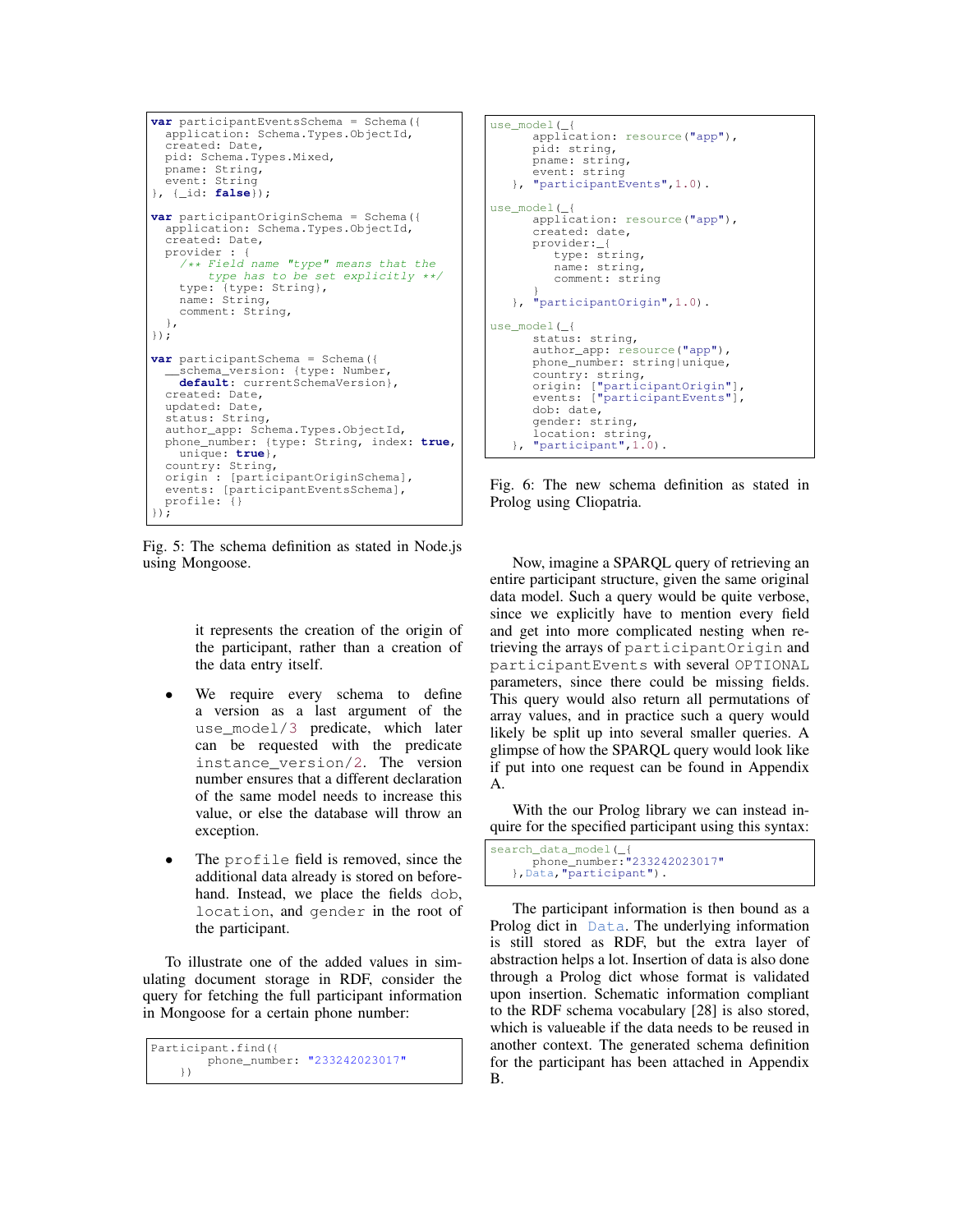

Fig. 7: An overview of our implementation of Mash and its interactions.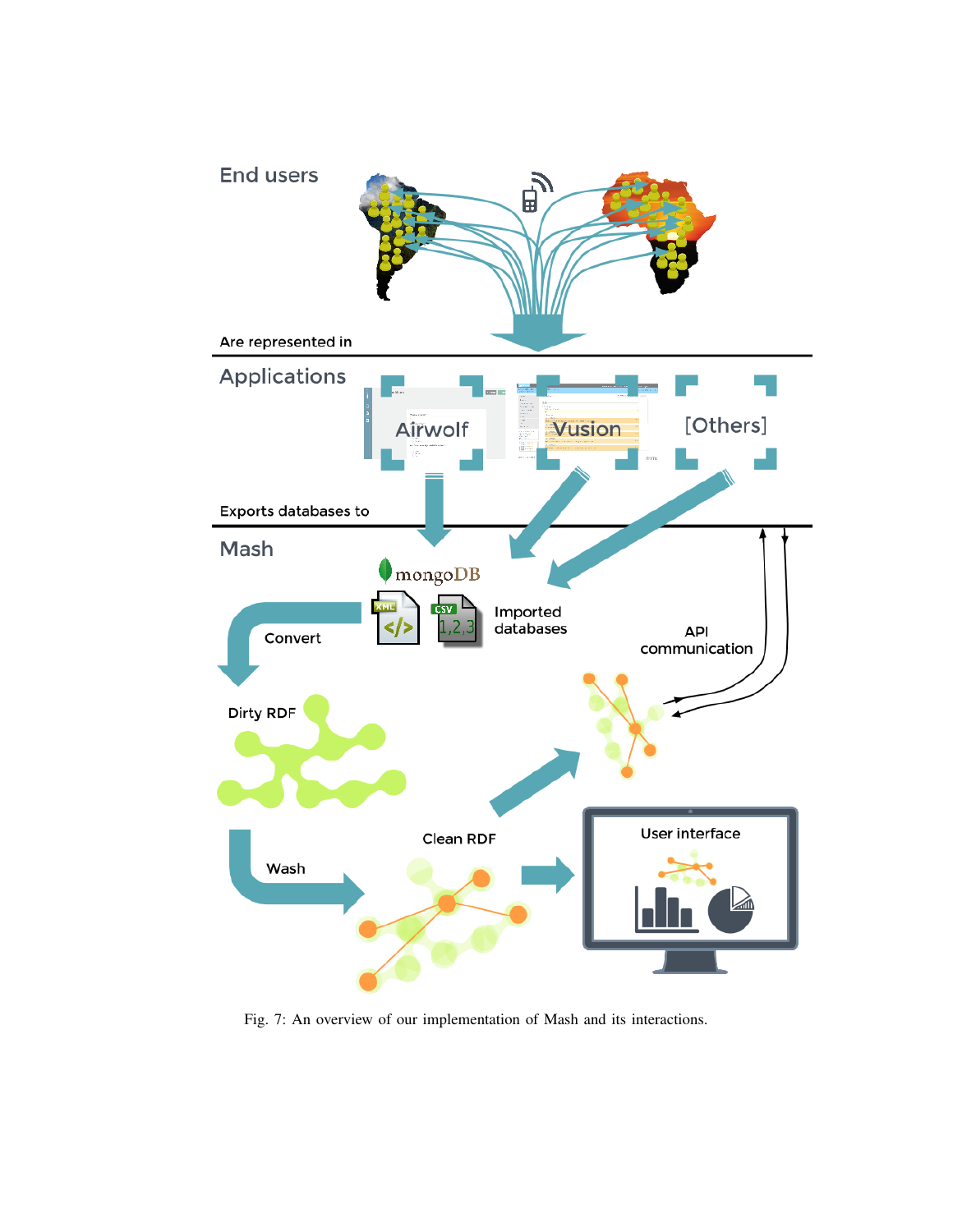#### *4.2 Washing*

The triple-based representation is still highly useful when dealing with incoming dirty data. We demonstrate a simple example of washing data in Figure 9. Several washing goals like this can be added in a central file, which are then carried out upon execution of the predicate wash\_data/0, which generates clean information. In the presented example, data is processed from a CSV file with columns in the order of phone number, gender and date of birth. We describe the few simple steps that are done in the provided code snippet:

- 1) Ask for the identifier of the application *Vusion*.
- 2) Get the graph belonging to a CSV import from this application.
- 3) Specify triple patterns to query the raw data using the predicate  $rdf/3$ .
- 4) Save the participant specifying extracted data accompanied by the origin(s) and a string naming the washing heuristic (in this case "Version 1.0").

Participants will then appear in the user interface and can be retreived by the outside world. With these 12 lines of code, Mash is compatible with a new type of data structure. This is a modular approach that allows any data import to be accounted for, as long as a conversion to RDF is possible in the first place.

Of course, more complicated data structures will require more elaborate code. When importing data from the survey tool Airwolf, the record of one participant has to be extracted out of 5 different records. Ariwolf stores the survey definition as well as the result as XML files, which are pointed at through respective MongoDB collections. These 2 collections plus 2 XML files makes 4. Finally, there is another collection where call tasks are stored, containing the phone number. The washing of this data took about 100 lines of code. The look of a user resulting from this process can be seen in Figure 8. The user in the picture answered "male" on a question on his gender, which is recognized by the washing procedure.

## *4.3 Versioning*

An important requirement stated that the change of an attribute should still preserve a record of the old value accompanied by an indication of a time span indicating validity of that value. The newest value is in most cases the only relevant item to the user, but sometimes there is also a need for going back in history to view changes. In RDF

```
washing_goal((
forall((
       properties_id_model(_{name:"Vusion"},
           App_id, "app",
       graph_from_origin(Origin, _{
            application: App_id,
provider:_{ type:"csv-import" }
        }),
rdf(Line,rdf:type,raw:line,Origin),
rdf(Line,raw:'Col0',
           literal(Phone_number), Origin),
        rdf(Line,raw:'Col1',
literal(Gender),Origin),
rdf(Line,raw:'Col2',
           literal(Dob),Origin)
    ),
       save_clean_participant(_{
           phone_number:Phone_number,
           gender:Gender,
           dob:Dob,
           country:Country},
            [Origin],"Version 1.0")
   )
)).
```
Fig. 9: An example of washing dirty data.

terms, we wanted every object to be unique for every subject-predicate pair. A new object for such a pair would be equivalent to an "overwrite" of an attribute of a given subject. The database needed to be optimized for retrieval of information that holds in the present. We could therefore afford making history retrieval more expensive since it is a less common operation.

With the advent of named graphs introduced in the RDF 1.1 standard [7], triples can be grouped together with a graph identifier of which statements then could be made about temporal validity. There is not a formal consensus nor official recommendation on exactly how to use a named graph [29], and the solution will be different depending on use cases and requirements. There has been different approaches in achieving versioning in RDF, especially from the domain of artificial intelligence. For example, a summary and performance comparison of 7 different methods are presented in [30], albeit none of them utilizing named graphs.

We made the assumption that named graphs should provide the effect of improved flexibility and performance that was the intention and rationale of including them in the standard. A straightforward example in doing this is to include every triple in a named graph with specified validity time stamps, such in an example on named graphs provided by the JSON-LD standard [31]. The problem with this approach is that retrieval of a given triple yielding multiple results needs to be resolved by comparing the time stamp of every resulting graph. Doing this for every triple inquiry can be a costly procedure. Instead, the solution of by Cassidy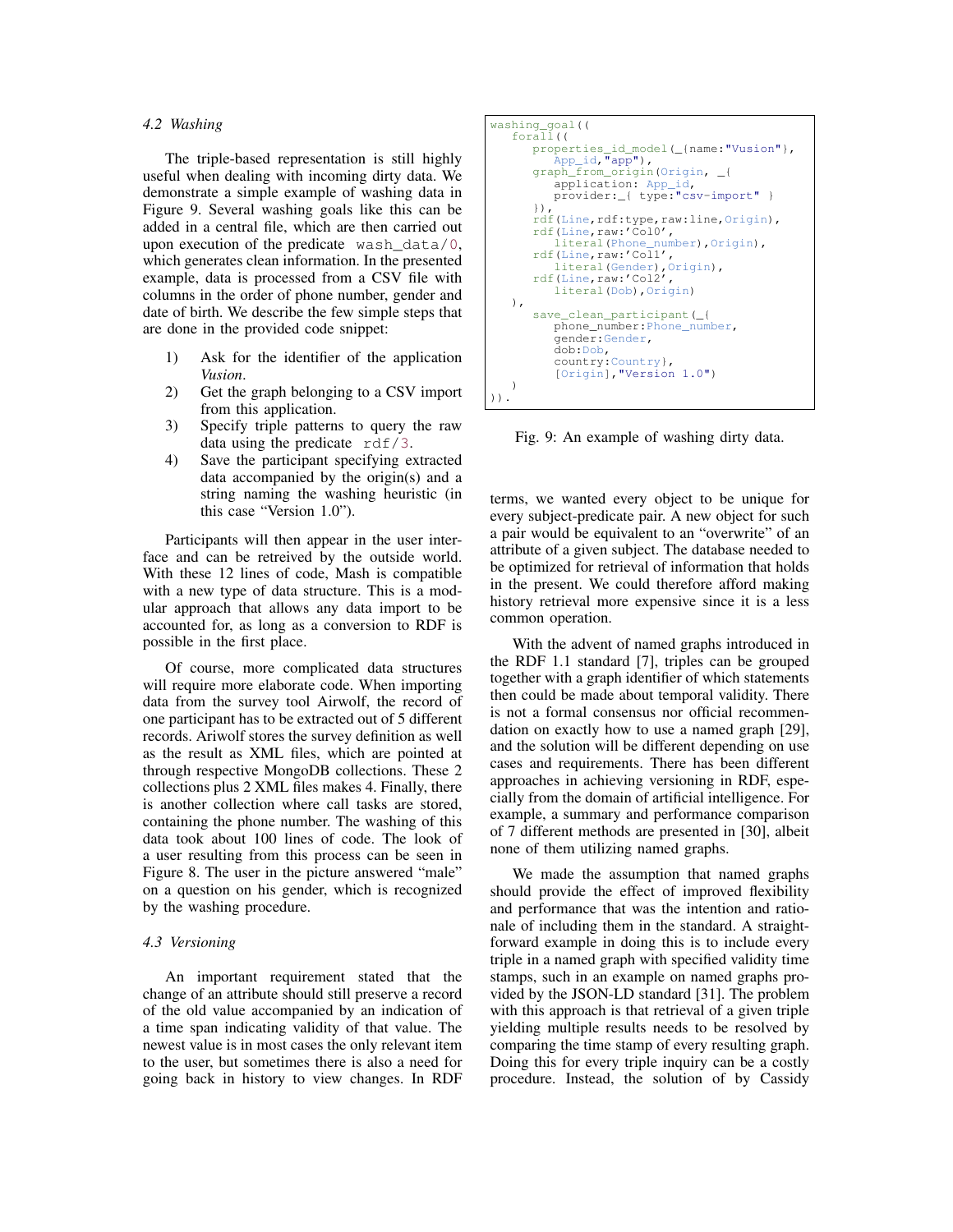

Fig. 8: The user interface of Mash when viewing a participant imported from different data sources.

and Ballantine [32] was preferred, where events of insertions or removals of triples are logged in named graphs with temporal properties. This solution was appealing since it does not degrade retrieval performance.

Cliopatria enabled us to superimpose Prolog predicates to operate on a higher level of abstraction. By starting from the predicate rdf\_assert/3, we defined rdf\_assertv/3 to denote a versioned assert storing both the assertion and an assertion event. In the same way we defined rdf\_retractallv/3 on top of rdf\_retractall/3 to do a retraction and record this event. As part of the requirements, we let rdf\_assertv/3 replace the old object for a new object belonging to an already existing subject-predicate pair. To go back in history, the predicate rdf\_history/5 is used. A demonstration of this implementation is shown in Figure 10.

# *4.4 Conversion*

Three conversion features were realized, in accordance to what was needed for the applications at hand. The encountered formats were XML,

```
?- rdf_assertv(mash:bob,mash:plays,
| mash:soccer).
true.
?- rdf_assertv(mash:bob,mash:plays,
| mash:tennis).
true.
?- rdf(mash:bob, mash:plays, What).
What = mash:tennis.
?- rdf_history(mash:bob,mash:plays,
| What, Start_stamp, End_stamp).
What = mash:soccer,
Start_stamp = 1435655448.993872,
End_stamp = 1435655461.178657;
What = mash:tennis,
Start_stamp = 1435655461.178657.
```
Fig. 10: A demonstration of versioning implemented using the solution by Cassidy and Ballantine [32] .

MongoDB, and CSV. All converters were rather general in their realizations, which means that they operate on data of which we do not know the structure of at conversion time. This differs from other situations where data is expected to contain certain fields, and the conversion process can be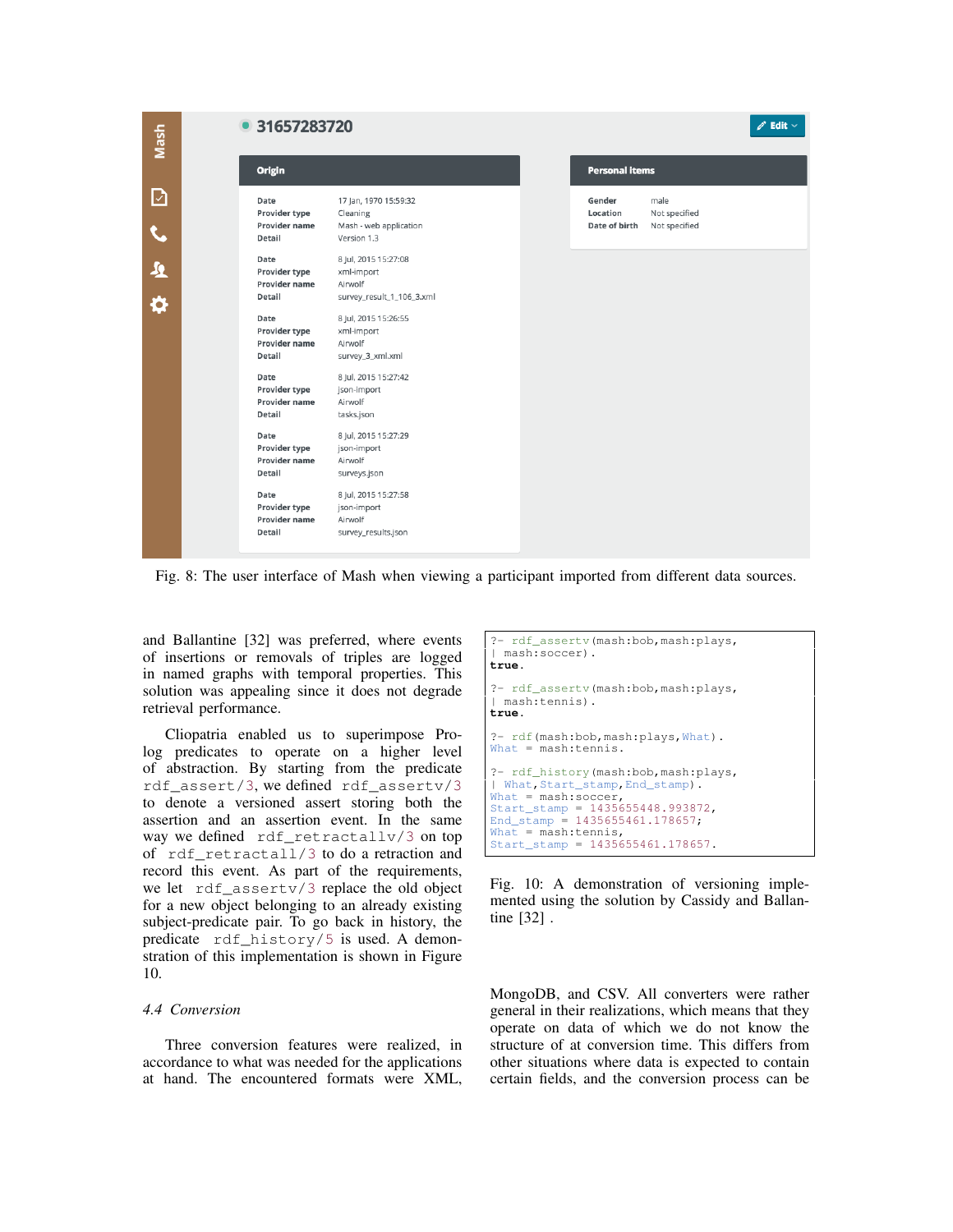tailored to the context. Some useful insights were handy in the different conversion processes:

- XML to RDF. Drawing inspiration from the IATI project [13], we assigned an underlying element only consisting of text or one attribute to be reduced to that value rather than being a separate entity by itself.
- CSV to RDF. We used concepts such as row and column naming, casting data types, and resource promotion, developed in previous research [33].
- MongoDB to RDF. We utilized the fact that RDF has several serialization formats. This made the conversion simple, thanks to similarities between the format used by MongoDB documents called BSON (Binary JSON [22]) and the RDF compatible JSON-LD (JSON for Linked Data [31]).

For future compatibility, new conversion procedures may have to be added to the system. We do not consider this to be difficult tasks per se, as long as the converted structure is accounted for in the subsequent inference (washing) of new participants. A likely extension is to be able to convert data coming from relational databases. Such conversions has been investigated on behalf of W3C, and are described in [34].

### 5 EVALUATION

#### *5.1 Time measurements*

Performance of storage and retrieval was measured comparatively between the two versions of Mash. Our implementation consistently performed worse than MongoDB, although there were not really any noticeable waiting times when using the graphical interface, except when uploading files. Looking at the numbers of the clock, MongoDB clearly outperforms Cliopatria, but when retrieving 20 participants as in one page of the user interface, retrieval times still averaged around "instant" speeds of 30 ms using RDF. This was observed consistently when the total number of participants were of different orders of magnitude. MongoDB was similar in this sense; read times tended to be dependent on the number of extracted entries rather than on the collection size.

We measured loading times of a single page, filtering patricipants to be male, born in the 80s, and have a phone number that contained the digit 8. These settings are equivalent to the filter specifications in the user interface shown in Figure 11. In this test there was a total of 1.052 participants.

| Country                        |            |  |  |  |  |
|--------------------------------|------------|--|--|--|--|
| $-Any -$                       |            |  |  |  |  |
| Gender                         |            |  |  |  |  |
| Male                           |            |  |  |  |  |
| <b>Date of birth</b>           |            |  |  |  |  |
| 1980-01-01                     | 1990-01-01 |  |  |  |  |
| <b>Current living location</b> |            |  |  |  |  |
| <b>Phone number</b>            |            |  |  |  |  |
| 8                              |            |  |  |  |  |

Fig. 11: The filtering options used for time evaluation for "Detailed filter retrieve single page".

The waiting times were here quite short in both databases. In the second experiment we conducted a retrieval of all participants with a phone number containing an 8 followed by a 0 (hence searching for substring "80"). In this trial the database contained 10.633 participants. The loading times now started to be noticeable in Cliopatria. Loading that all information from that many participants at the same time, however, is not really thought to be necessary.

The biggest difference was in writing data. One participant insertion costed on average 32.1 milliseconds in Cliopatria, while this took less than 1 millisecond in MongoDB. As described in Section 4.3, write operation speed was not prioritized since reads are anticipated to be more frequent than writes. Therefore the adopted versioning solution degrades write performance, while keeping the execution of reading at the same pace. Because of this we observed uploads of big files and producing clean data to be time extensive operations, and inferring 10.000 participants took about 10 minutes to complete. A summary of performance measures is to be found in Table 1.

Most likely, a triple-based storage of a documents is not the most ideal back-end representation, from a performance perspective. However, the authors believe that these speeds have a potential to be faster than current levels. Exploration of performance improvement was outside of the scope of this project, but a future extension would be to adopt results of previous work in optimizing Prolog queries [35].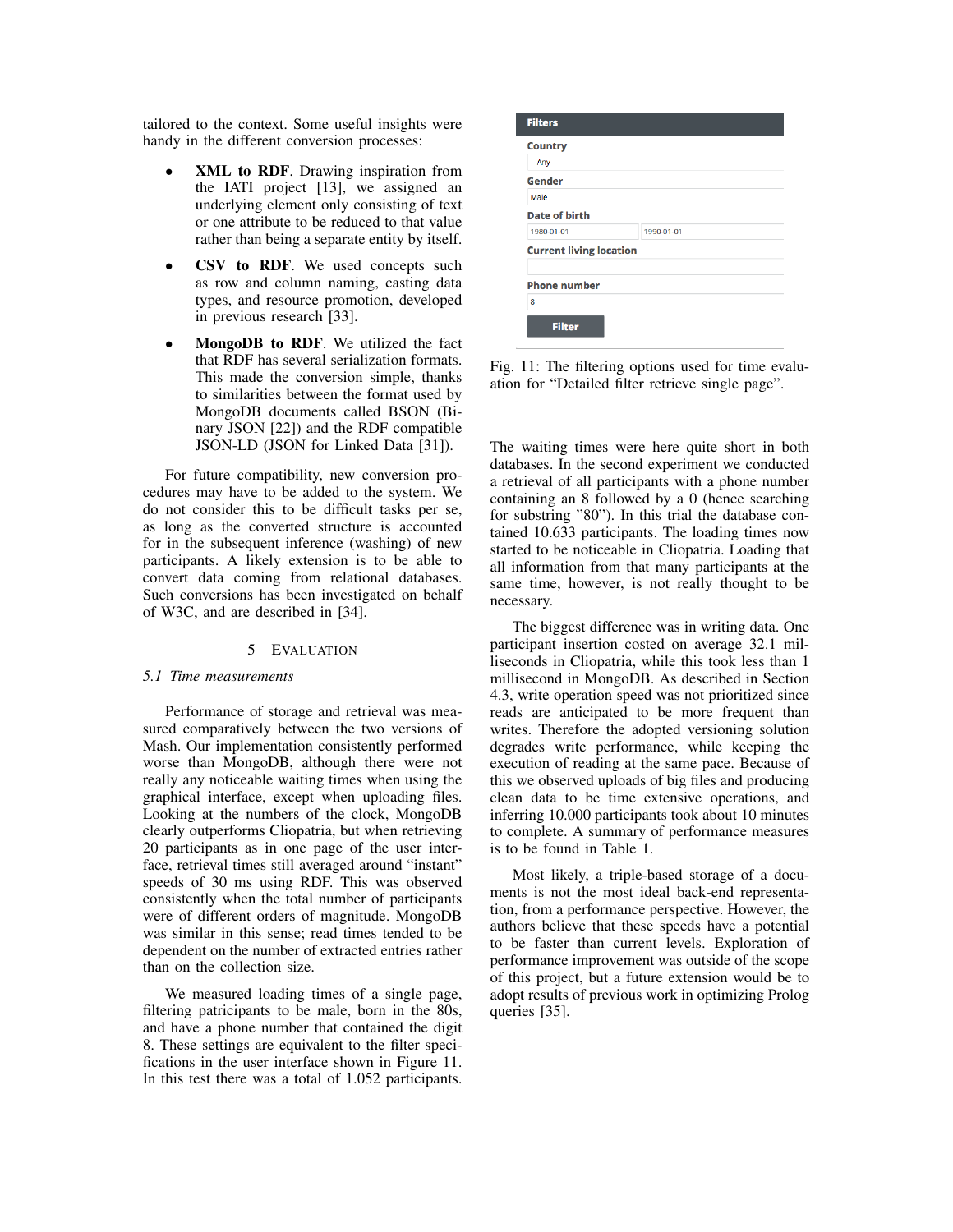Table 1: Measured times in milliseconds for two different technologies used in Mash. All times are averaged over 10 sequential runs. The exact commands used to test these tasks can be found in Appendix  $\mathcal{C}$ 



Fig. 12: The commit frequencies for MongoDB (above) and SWI-Prolog (below) between July 2013 and July 2015 (taken from github.com).

| <b>Database</b>                 | # of contributors |
|---------------------------------|-------------------|
| MongoDB <sup>12</sup>           | 216               |
| Sesame <sup>13</sup>            | 29                |
| Blazegraph <sup>14</sup>        | 28                |
| $4 \text{Store}^{15}$           | 20                |
| Jena <sup>16</sup>              | 11                |
| Cliopatria <sup>17</sup>        | 8                 |
| OpenLink Virtouso <sup>18</sup> |                   |
| Mulgara <sup>19</sup>           |                   |

Table 3: The number of registered contributors to the repository of MongoDB compared to other known open source triple stores as of June 2015.

## *5.2 Scalability in practice*

Just like other triple stores such as Jena [36], Hexastore [37], RDFox [38], and Bitmat [39], Cliopatria operates in main memory. This is a serious obstruction for a company like TTC hosting about 100 Gb of participant information. Such quantities would unlikely be able to fit into the RAM of any server. This means that the presented solutions would have to incorporate an element of cold storage, in order not to fill up memory. Such a feature is currently unavailable in Cliopatria. This would have to be solved either by extending Cliopatria or using another triple store.

# *5.3 Stability*

TTC prefers to work with non-proprietary open source projects, which applies both to Cliopatria, whose functionality heavily rests upon the open source project SWI-Prolog, as well as MongoDB. Quantifiable indicators of stability of different tools can be found by looking into statistics of repositories. The codebase of MongoDB has 216 listed  $contributes<sup>12</sup>$ , whereas the repositories of SWI-Prolog<sup>20</sup> and Cliopatria<sup>17</sup> has  $25$  and 8 contributors, respectively. Although the number of contributors does not tell the whole story as to how stable a software is, the measure is relevant as to whether TTC can feel confident that they are using a well maintained technology stack. In terms of commit frequencies, MongoDB activity is about double than that of SWI-Prolog as can be seen in Figure 12.

| <sup>13</sup> https://bitbucket.org/openrdf                         |
|---------------------------------------------------------------------|
| <sup>14</sup> http://sourceforge.net/p/bigdata/git/ci/master/tree/  |
| <sup>15</sup> https://github.com/garlik/4store/tree/                |
| 1b3120295f03f5e2f459091ff62546acd3b19094                            |
| <sup>16</sup> https://github.com/apache/jena/tree/                  |
| 13855a6a384cda9f7b9bd2d78718a8c25cc0eb8e                            |
| <sup>17</sup> https://github.com/ClioPatria/ClioPatria/tree/        |
| ff02edb4ce969999946aba3e2a3a234e3e5bfa5f                            |
| <sup>18</sup> https://github.com/openlink/virtuoso-opensource/tree/ |
| 5b95d916d4d6f38722f9518e1a71fdec0c384959                            |
| <sup>19</sup> https://github.com/quoll/mulgara/tree/                |
| 82f8d32658075f8121ffa3fe224301a65754021c                            |
| <sup>20</sup> https://github.com/SWI-Prolog/swipl-devel/tree/       |

f22780c532af35c19e05b3bdacc9781c5ba8d5ed

<sup>12</sup>https://github.com/mongodb/mongo/tree/ 240596e01525374c6d6c0dabc44c107e2c0b900d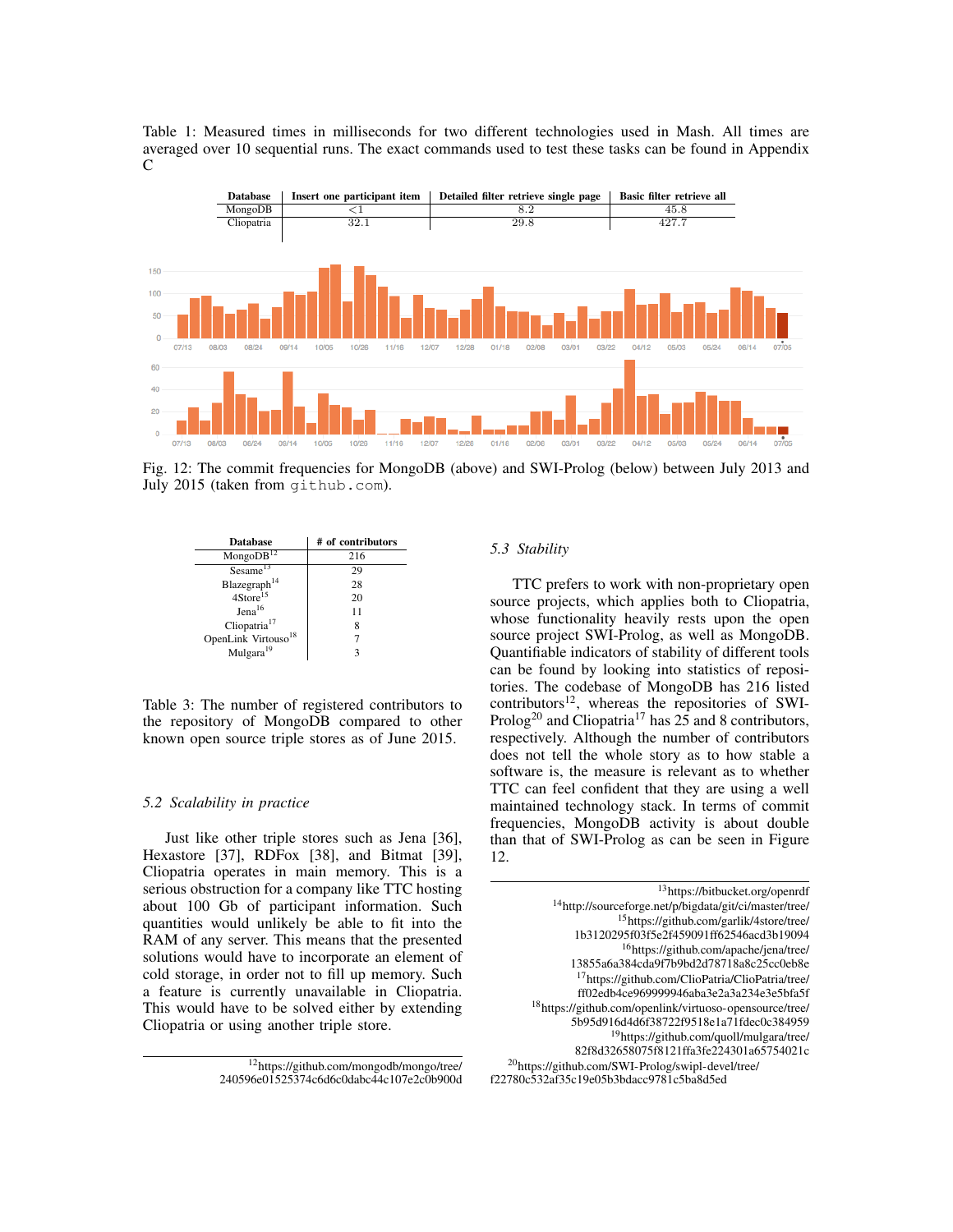Table 2: Potential or existing features for different versions of Mash.

| <b>Database</b> | Import data from applications                           | <b>Export data for public reuse</b> | Import external datasets         |
|-----------------|---------------------------------------------------------|-------------------------------------|----------------------------------|
| Cliopatria      | Can be configured to handle new formats and the         | Can be published smoothly since it  | Can be implemented by using      |
|                 | semantic meanings in these can be defined flexibly.     | conforms to the RDF standard.       | SPAROL queries against appropri- |
|                 |                                                         |                                     | ate endpoint.                    |
| MongoDB         | Can be configured to process different formats, but the | Not easily achievable.              | Not easily achievable.           |
|                 | storage model has a fixed characteristic.               |                                     |                                  |

Other open-source RDF databases are also unable to match the same level involvement as that of MongoDB. Table 3 shows an overview of contributor counts in various projects. All numbers were retrieved in July 2015.

#### *5.4 Maintainability*

A concern of TTC is the need to educate personnel in Prolog and Linked Data. Adopting the presented system would mean to abandon a technology that the team has years of experience in handling and instead stepping into unknown territory. Doing this will steepen the learning curve of maintaining the system.

On the other hand, once developers at TTC have these technologies under their belt, they should in principle be able to save significant amouts of time when connecting new applications to Mash. In our presented solution, the connection of a new tool would mean adding a few new washing procedures as described in Section 4.2. This means that Mash, the central unit, is easily able to be adjusted to new applications, rather than that these application would need to adapt their data representations to fit Mash, which would be the case in the former implementation. This is extra relevant if TTC would acquire a new tool of which they do not own the source code. In that case a database dump could be translated into usable data, which would be much harder with the current system.

## *5.5 Features and extensibility*

Two unimplemented but potential features for the RDF version of Mash is to be able connect with published Linked Data, as well as taking part in the Linked Open Data Movement by contributing with new data. In addition, the storage technique explained in Section 4.1 allows us to save data and process it in two separate steps, rather than forcing every incoming piece of information to fit a predefined model. These capability differences are summarized in Table 2

## 6 CONCLUSION

Using semantic technology we constructed a system that seems promising and has added value in comparison to the document-based equivalent. Using RDF, our system is able to import and handle data whose characteristics are unknown at storage time. We could here utilize the lightweight triple format of RDF to store data in adhoc structures, which then could be organized into fixed schemata by flexibly being able to specify the semantic meaning of imported data. On top of this, we developed an RDF technique allowing for applications to query data with the same compact fluency as that of document-oriented databases.

Although our system was slower in terms of storage and retrieval times, some optimization work is expected to be able to lessen this performance gap. However, we saw that this use case poses quite substantial challenges in using Linked Data. The team at TTC Mobile is very cautious towards working with a representation and querying language they have no previous experience in using, and educating personnel is considered a costly procedure. Furthermore, this wariness is strengthened by the fact that open source triple stores are being maintained to a lesser extent than conventional databases, flagging for instability issues. Lastly, Cliopatria, which we based our solution on turned out to have limitations in terms of data quantity, putting a cap on scalability.

A modest interest in an open-source product generally degrades the frequency of maintenance, whilst an unsatisfactory maintained product also discourages practitioners from using it, creating a vicious catch 22 effect. SWI-Prolog does unfortunately not seem to be an exception to this phenomena. Due to a known bug<sup>21</sup> of a predicate, the search for an instance in the database took unnecessary time where the search process essentially needed to be done twice for every successful result.

We suspect that if RDF stores were given more public attention, the quality and performance

 $21$ This bug is documented at https: //github.com/lamby/pkg-swi-prolog/blob/ 5d03a59447eb853e10578a1a6ccb4cd776101abe/library/ aggregate.pl#L443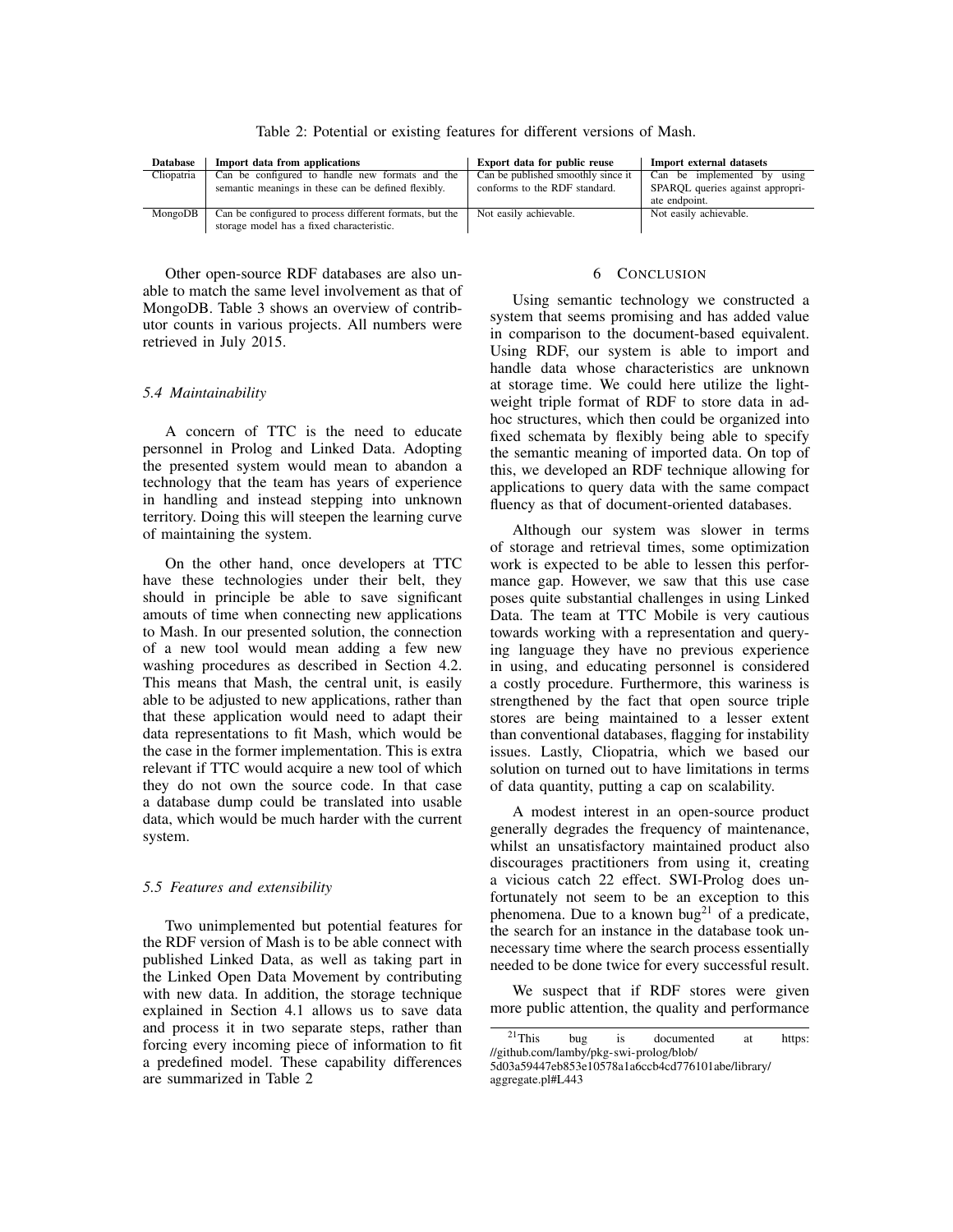of these would increase to levels closer to the true potential of semantic technology, which by many is enthusiastically thought of as the *Web 3.0*. During the development of this application, an unknown bug in Clioaptria was discovered and fixed, and we had to develop a Node.js module for Prolog communication with Cliopatria. This module is now available for public download<sup>22</sup>, and might illustrate that new applications using RDF could contribute in creating a snowball effect of improved quality in RDF-powered applications attracting even more practitioners.

<sup>22</sup>The module is available here: https://www.npmjs.com/ package/prolog-db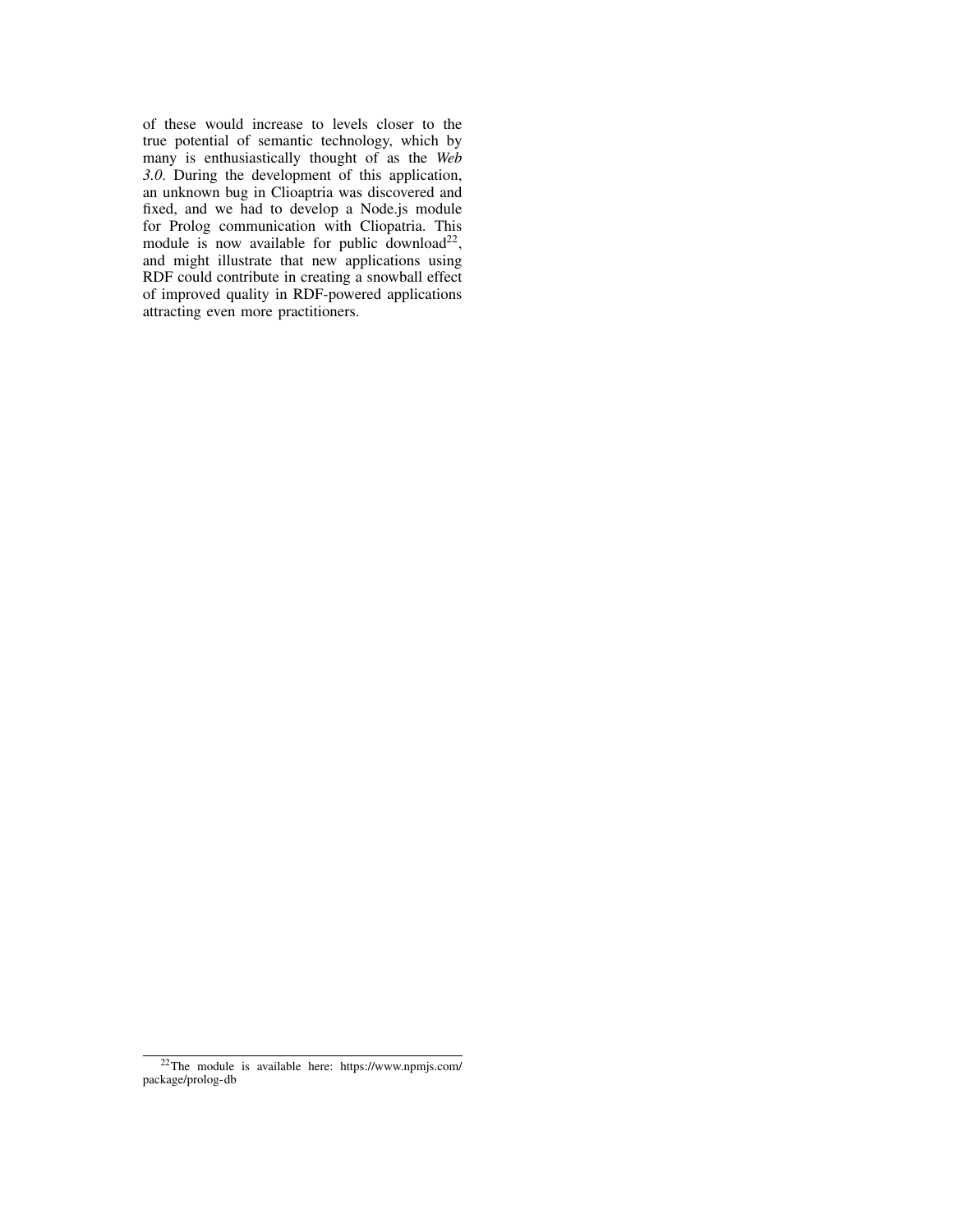APPENDIX A A SPARQL QUERY FOR RETRIEVAL OF ALL PARTICIPANT DATA

```
PREFIX rdf: <http://www.w3.org/1999/02/22-rdf-syntax-ns#>
PREFIX rdfs: <http://www.w3.org/2000/01/rdf-schema#>
PREFIX mash: <http://mash.texttochange.org/>
PREFIX versioning: <http://versioning.texttochange.org/>
SELECT ?participant_updated ?participant_created ?version ?status ?author_app
      ?country ?origin_application ?origin_created ?origin_provider_type
?origin_provider_name ?origin_provider_comment ?event_application
?event_created ?event_pid ?event_pname ?event_event ?profile_key
      ?profile_value ?profile_value
     WHERE {
      ?participant rdf:type mash:participant;<br>mash:phone_number "233242023017".<br>OPTIONAL { ?participant versioning:wodated ?participant_updated }<br>OPTIONAL { ?participant versioning:wreated ?participant_created }
     OPTIONAL { ?participant mash:version ?version. }
     OPTIONAL { ?participant mash:status ?status. }
      OPTIONAL { ?participant mash:author_app ?author_app. }
OPTIONAL { ?participant mash:country ?country. }
     OPTIONAL {
           ?participant mash:origin ?origins.
           ?origins rdf:rest*/rdf:first ?origin.
           OPTIONAL {?origin mash:application ?origin_application.}
           OPTIONAL {?origin mash:created ?origin_created.}
           OPTIONAL {?origin mash:provider ?provider.
                 OPTIONAL {?provider mash:type ?origin_proider_type.}
OPTIONAL {?provider mash:name ?origin_provider_name.}
                OPTIONAL {?provider mash:comment ?origin_provider_comment;}
           }
         }
OPTIONAL { ?participant mash:events ?events.
        ?events rdf:rest*/rdf:first ?event.
      OPTIONAL {?event mash:application ?event_application.}
OPTIONAL {?event mash:created ?event_created.}
      OPTIONAL {?event mash:pid ?event_pid.}
OPTIONAL {?event mash:pname ?event_pname.}
OPTIONAL {?event mash:event ?event_event.}
   }
OPTIONAL {?participant mash:profile ?participant_profile.
                 ?participant_profile ?profile_key ?profile_item.
                 ?profile_item ?history ?profile_date_stamp;
                 ?profile_item mash:value ?profile_value}
}
```
APPENDIX B THE EXPORTED PARTICIPANT MODEL IN TURTLE

```
mash:application
rdfs:domain mash:participantEvents ,
    mash:participantOrigin ;
rdfs:range mash:app .
mash:author_app
rdfs:domain mash:participant ;
rdfs:range mash:app .
mash:comment
rdfs:domain mash:schema_1_ ;
rdfs:range rdf:PlainLiteral .
mash:country
rdfs:domain mash:participant ;
rdfs:range rdf:PlainLiteral .
mash:created
rdfs:domain mash:participantOrigin ;
rdfs:range xsd:dateTime .
mash:dob
```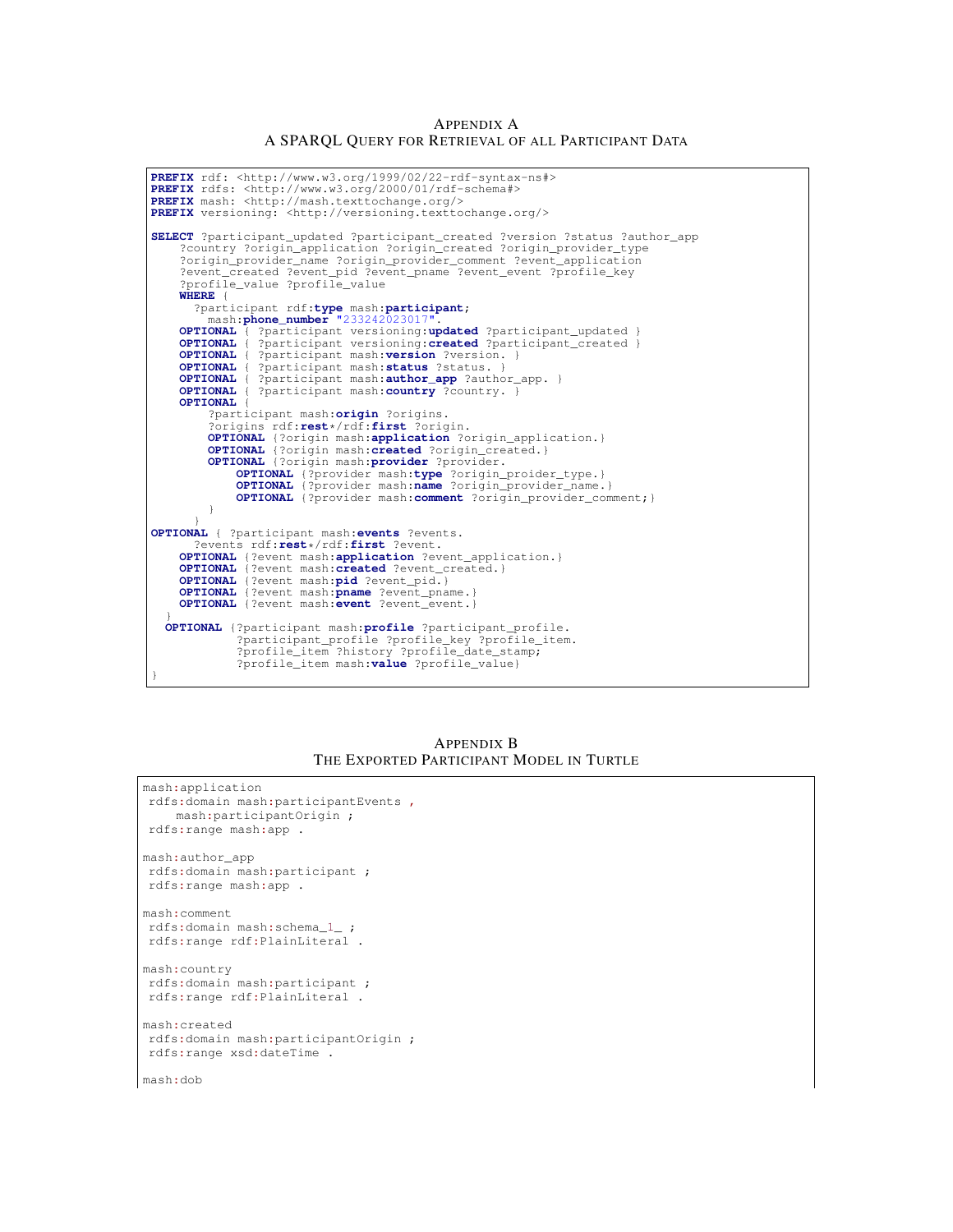```
rdfs:domain mash:participant ;
rdfs:range xsd:dateTime .
mash:event
rdfs:domain mash:participantEvents ;
rdfs:range rdf:PlainLiteral .
mash:events
rdfs:domain mash:participant ;
rdfs:range mash:list_participantEvents .
mash:file_type
rdfs:domain mash:participantOrigin ;
rdfs:range rdf:PlainLiteral .
mash:gender
rdfs:domain mash:participant ;
rdfs:range rdf:PlainLiteral .
mash:list_participantEvents
rdfs:subClassOf rdf:List .
mash:list_participantEvents_member
rdfs:domain mash:list_participantEvents ;
rdfs:range mash:participantEvents ;
rdfs:subPropertyOf rdfs:ContainerMembershipProperty .
mash:list_participantOrigin
rdfs:subClassOf rdf:List .
mash:list_participantOrigin_member
rdfs:domain mash:list_participantOrigin ;
rdfs:range mash:participantOrigin ;
rdfs:subPropertyOf rdfs:ContainerMembershipProperty .
mash:location
rdfs:domain mash:participant ;
rdfs:range rdf:PlainLiteral .
mash:name
rdfs:domain mash:schema_1_ ;
rdfs:range rdf:PlainLiteral .
mash:origin
rdfs:domain mash:participant ;
rdfs:range mash:list_participantOrigin .
mash:participant
doap:Version 1.0 ;
rdf:type rdfs:Class.
mash:participantEvents
doap:Version 1.0 .
mash:participantOrigin
doap:Version 1.0 ;
rdf:type rdfs:Class.
mash:phone_number
rdfs:domain mash:participant ;
rdfs:range rdf:PlainLiteral .
mash:pid
rdfs:domain mash:participantEvents ;
rdfs:range rdf:PlainLiteral .
mash:pname
rdfs:domain mash:participantEvents ;
rdfs:range rdf:PlainLiteral .
```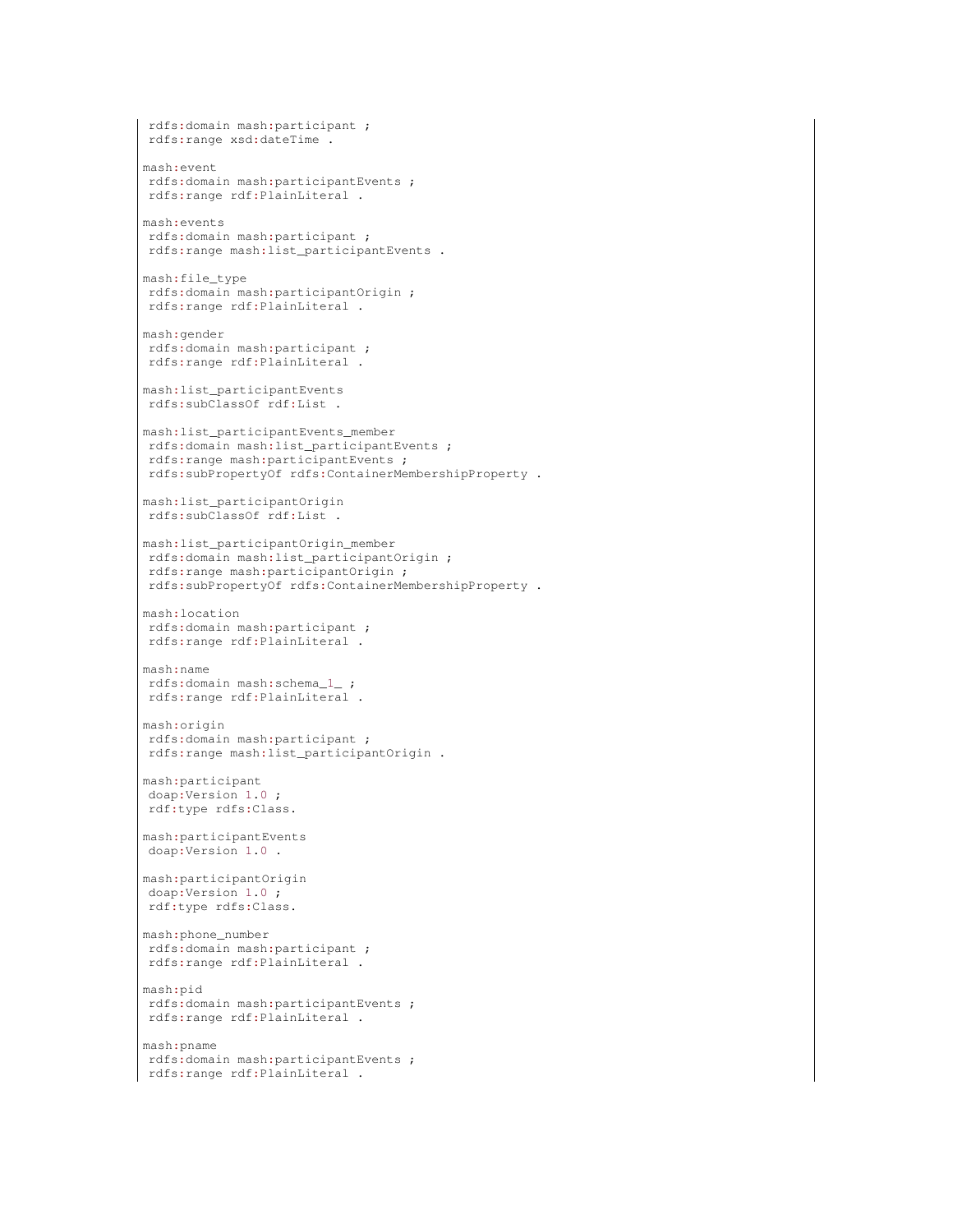```
mash:provider
rdfs:domain mash:participantOrigin ;
rdfs:range mash:schema_1_ .
mash:raw
rdfs:domain mash:participantOrigin ;
rdfs:range rdf:Resouce .
mash:schema_1_
doap:Version 1.0;
rdf:type rdfs:Class.
mash:status
rdfs:domain mash:participant ;
rdfs:range rdf:PlainLiteral .
mash:type
rdfs:domain mash:schema_1_ ;
rdfs:range rdf:PlainLiteral .
```
APPENDIX C QUERIES USED FOR TIME MEASUREMENTS

```
> db.setProfilingLevel(2)
> db.participants.insert({
phone_number:"311218278123",
     status:"active",
      author_app:<mark>"</mark>553e407f97c8074950a3ef33",<br>country:"NLD<b>",<br>origin: [{
            application:"553e407f97c8074950a3ef33",
            provider:
                   {type:"manual",
name:"Mash - web client"}
            }],
             \frac{\text{Schema\_version}}{\text{V}}: 0
\begin{array}{c} \n} \n) \\
 \n> \n\end{array}db.system.profile.find({op: "insert"})
```
Fig. 13: The query for "Insert one participant item" – MongoDB

```
> db.participants.find({
       phone_number: { '$regex': '.*8.*' },
'profile.gender.value': 'male', '
       profile.dob.value': {
'$gte': '1980-01-01',
'$lte': '1990-01-01'
}
}).limit(20).explain()
```
Fig. 14: The query for "Detailed filter retrieve single page" – MongoDB

```
> db.participants.find({
   phone_number: { '$regex': '.*80.*' }
}).explain()
```
Fig. 15: The query for "Basic filter retrieve all" – MongoDB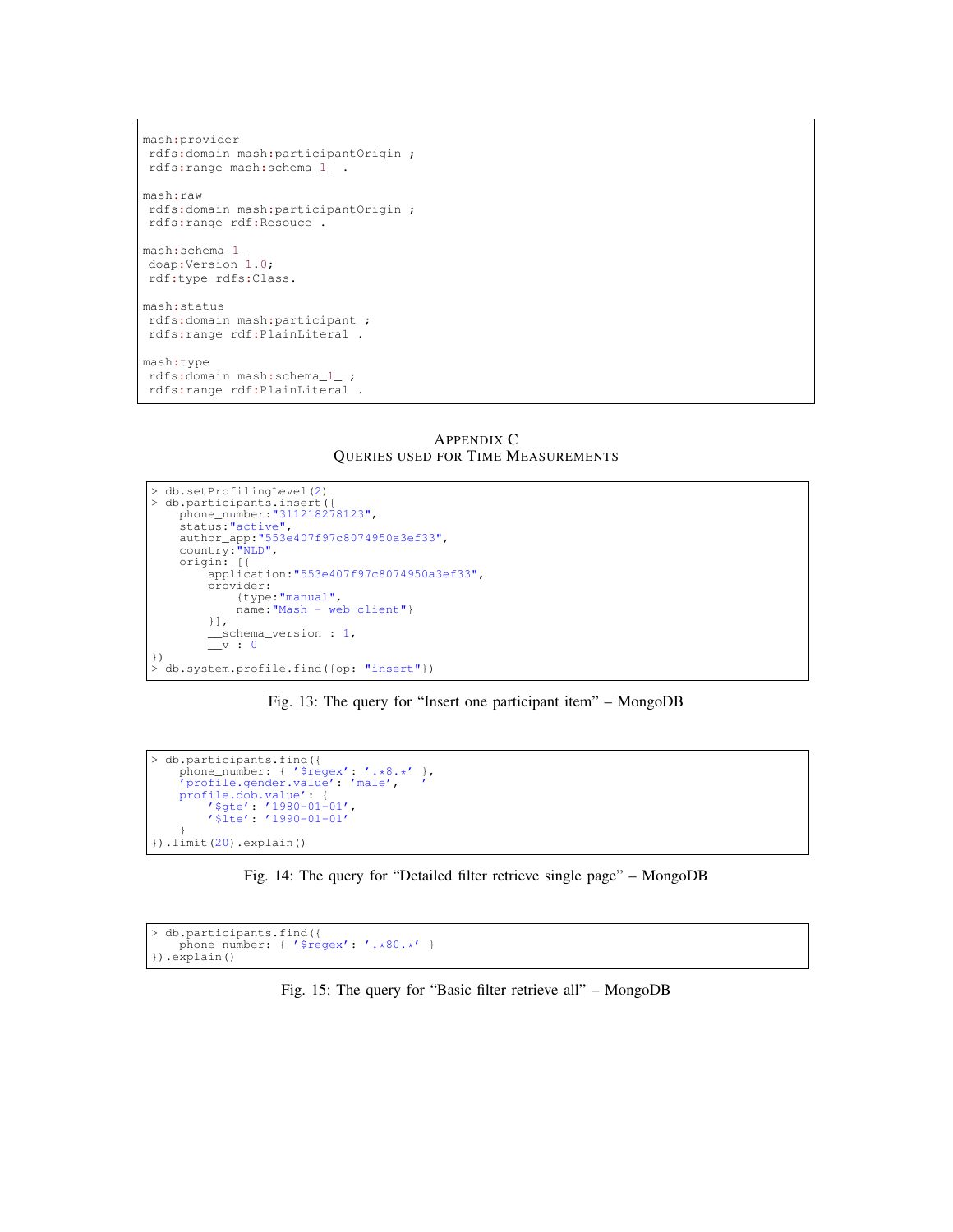```
-? time(
    assert_new_instance(New_id,_{
phone_number:"312312312132",
         status:"active",<br>author_app:"553e407f97c8074950a3ef33",<br>country:"NLD",<br>origin:[_{
             application:"553e407f97c8074950a3ef33",
              provider: _{
type:"manual",
name: "Mash - web client"
              }
         }],
         events: [],<br>gender: "male",
         dob:"1990-07-20",
         location:""
    },"participant")
).
```
Fig. 16: The query for "Insert one participant item" – Cliopatria

```
-? time(
   findall(
       Data,
       limit(20, (
                Gender="male",
                freeze(Dob,Dob > 315532800000),
freeze(Dob,Dob < 631152000000),
                freeze(Phone_number,(
                sub_string(Phone_number,_,_,_,"8"), !)),<br>search_id_data_model(_{<br>gender:Gender,
                    dob:Dob,
                   phone_number:Phone_number
                },
               _,Data,"participant",[offset=0])
           )
        ),
All_data
   )
).
```
Fig. 17: The query for "Detailed filter retreive one page of information" – Cliopatria

```
-? time(
   findall(
       Data, (
          freeze(
              Phone_number,(sub_string(Phone_number,_,_,_,"80"), !)
          ),
           search_id_data_model(_{
phone_number:Phone_number
          },
           _,
Data,"participant",[offset=0])
   ),
All_data)
).
```
Fig. 18: The query for "Basic filter retrieve all" – Cliopatria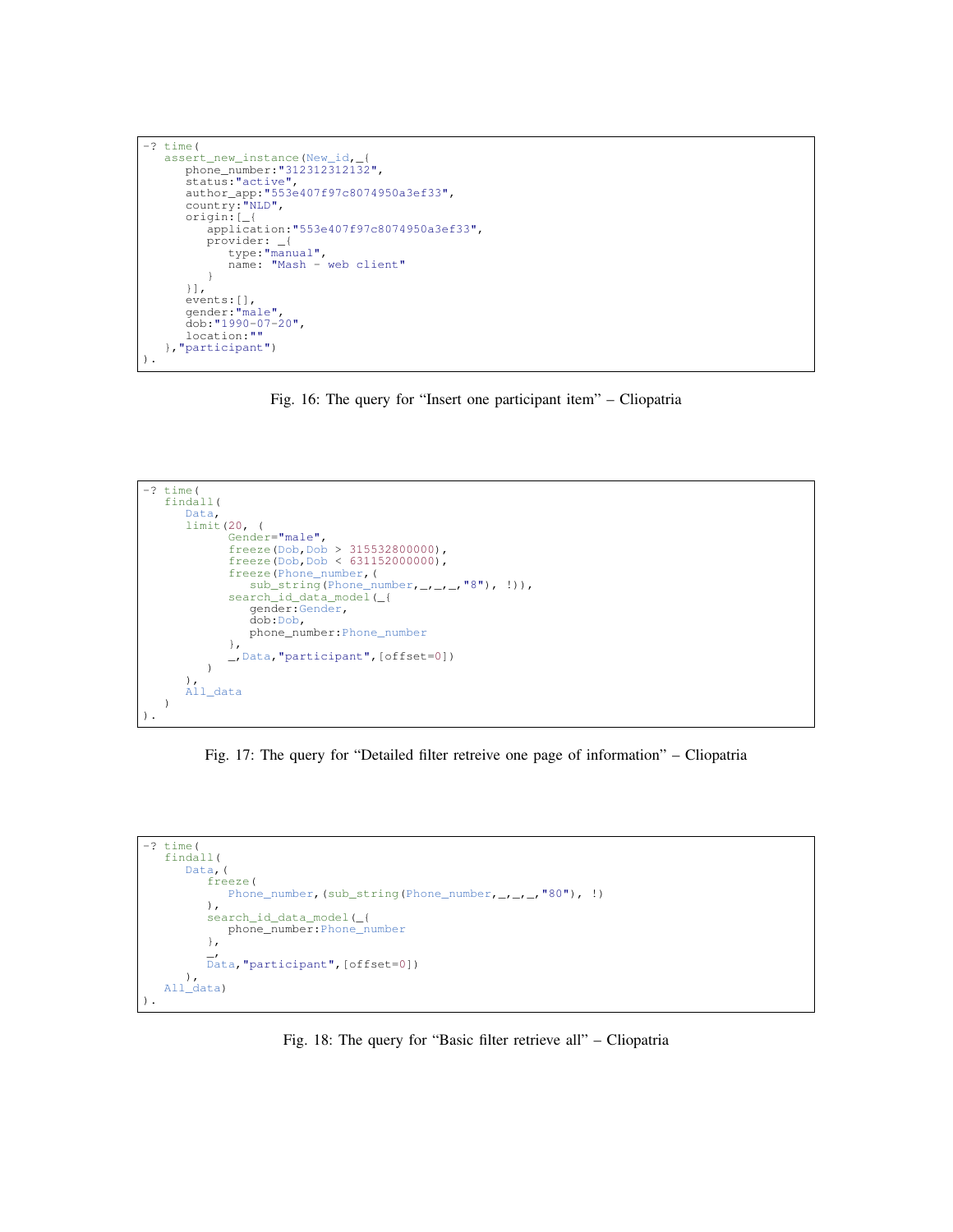#### **REFERENCES**

- [1] R. Cattell, "Scalable sql and nosql data stores," *ACM SIGMOD Record*, vol. 39, no. 4, pp. 12–27, 2011.
- [2] C. Ireland, D. Bowers, M. Newton, and K. Waugh, "A classification of object-relational impedance mismatch," in *Advances in Databases, Knowledge, and Data Applications, 2009. DBKDA'09. First International Conference on*. IEEE, 2009, pp. 36–43.
- [3] A. Nayak, A. Poriya, and D. Poojary, "Type of nosql databases and its comparison with relational databases. *International Journal of Applied Information Systems*, vol. 5, no. 4, pp. 16–19, 2013.
- [4] G. DeCandia, D. Hastorun, M. Jampani, G. Kakulapati, A. Lakshman, A. Pilchin, S. Sivasubramanian, P. Vosshall, and W. Vogels, "Dynamo: amazon's highly available key-value store," in *ACM SIGOPS Operating Systems Review*, vol. 41, no. 6. ACM, 2007, pp. 205– 220.
- [5] F. Chang, J. Dean, S. Ghemawat, W. C. Hsieh, D. A. Wallach, M. Burrows, T. Chandra, A. Fikes, and R. E. Gruber, "Bigtable: A distributed storage system for structured data," *ACM Transactions on Computer Systems (TOCS)*, vol. 26, no. 2, p. 4, 2008.
- [6] I. Mapanga and P. Kadebu, "Database management systems: A nosql analysis," *Interna-tional Journal of Modern Communication Technologies & Research (IJMCTR)*, vol. 1, pp. 12–18, 2013.
- [7] D. Beckett. (2014) Rdf/xml syntax specification (revised) - w3c recommendation. [Online]. Available: http: //www.w3.org/TR/rdf-syntax-grammar/
- [8] C. Bizer, T. Heath, and T. Berners-Lee, "Linked data: Evolving the web into a global data space," *Synthesis Lectures on the Semantic Web: Theory and Technology*, 2011.
- [9] C. Bizer, R. Cyganiak, and T. Heath. (2008) How to publish linked data on the web. [Online]. Available: http://sites.wiwiss.fu-berlin.de/suhl/bizer/pub/ LinkedDataTutorial/
- [10] C. Bizer, T. Heath, and T. Berners-Lee, "Linked data-the story so far," *International Journal on Semantic Web and Information Systems*, vol. 5, no. 3, pp. 1–22, 2009.
- [11] R. Heeks, "Ict4d 2.0: The next phase of applying ict for international development," *IEEE Computer*, vol. 41, no. 6, pp. 26–33, 2008.
- [12] T. Davies and D. Edwards, "Emerging implications of open and linked data for knowledge sharing in development," *IDS Bulletin*, vol. 43, no. 5, pp. 117–127, 2012.
- [13] K. S. Brandt and V. de Boer, "Linked data for the international aid transparency initiative," *Journal on Data Semantics, ISSN*, pp. 1861–2032, 2014.
- [14] S. Auer, C. Bizer, G. Kobilarov, J. Lehmann, R. Cyganiak, and Z. Ives, *Dbpedia: A nucleus for a web of open data*. Springer, 2007.
- [15] J. Mylopoulos, "Conceptual modelling and telos 1," 2008.
- [16] R. Hirschheim, H. K. Klein, and K. Lyytinen, *Information systems development and data modeling: conceptual and philosophical foundations*. Cambridge University Press, 1995, vol. 9.
- [17] A. S. C.H. Kung, "Activity modeling and behavior modeling," in *Proceedings of the IFIP WG 8.1 working conference on comparative review of information systems design methodologies: improving the practice*, North-Holland, Amsterdam, 1986, pp. 145–171.
- [18] I. Robinson, J. Webber, and E. Eifrem, *Graph Databases*. O'Reilly Media, Inc., 2013.
- [19] P. Jain, P. Hitzler, and P. Yeh, "Linked data is merely more data," *Linked AI: AAAI Spring Symposium "Linked Data Meets Artificial Intelligence"*, 2010.
- [20] H. Halpin, P. J. Hayes, J. P. McCusker, D. L. McGuinness, and H. S. Thompson, "When owl:sameas isn't the same: An analysis of identity in linked data," 2010.
- [21] W3Techs Web Technology Surveys. (30 Jun 2015) Usage of javascript libraries for websites. [Online]. Available: http://w3techs.com/technologies/details/pl-js/ all/all
- [22] Bson binary json. [Online]. Available: http://bsonspec. org/spec.html
- [23] P. Vorbach. (30 Jun 2015) Download statistics for package "mongoose". [Online]. Available: http://npm-stat.com/charts.html?package= mongoose&author=&from=2013-06-30&to=2015-06-30
- [24] ——. (30 Jun 2015) Download statistics for package "mongodb". [Online].<br>Available: http://npm-stat.com/charts.html?package= http://npm-stat.com/charts.html?package= mongodb&author=&from=2013-06-30&to=2015-06-30
- [25] J. Wielemaker, G. Schreiber, and B. Wielinga, "Prologbased infrastructure for rdf: scalability and performance, in *The Semantic Web-ISWC 2003*. Springer, 2003, pp. 644–658.
- [26] J. Wielemaker, W. Beek, M. Hildebrand, and J. van Ossenbruggen, "Cliopatria: A logical programming infrastructure for the semantic web."
- [27] W. Beek, L. Rietveld, H. R. Bazoobandi, J. Wielemaker, and S. Schlobach, "Lod laundromat: a uniform way of publishing other people's dirty data," in *The Semantic Web–ISWC 2014*. Springer, 2014, pp. 213–228.
- [28] D. Beckett. (2004) Rdf/xml syntax specification (revised) - w3c recommendation. [Online]. Available: http: //www.w3.org/TR/rdf-syntax-grammar/
- [29] A. Zimmermann. (2014) Rdf/xml syntax specification (revised) - w3c recommendation. [Online]. Available: http://www.w3.org/TR/rdf11-datasets/ #named-graphs-have-no-meaning
- [30] H.-U. Krieger, "A detailed comparison of seven approaches for the annotation of time-dependent factual knowledge in rdf and owl," in *Proceedings 10th Joint ISO-ACL SIGSEM Workshop on Interoperable Semantic Annotation*, 2014, p. 1.
- [31] M. Sporny, D. Longley, G. Kellogg, M. Lanthaler, and N. Lindström. (2014) Json-ld 1.0. [Online]. Available: http://www.w3.org/TR/json-ld/
- [32] S. Cassidy and J. Ballantine, "Version control for rdf triple stores." *ICSOFT (ISDM/EHST/DC)*, vol. 7, pp. 5– 12, 2007.
- [33] T. Lebo and G. T. Williams, "Converting governmental datasets into linked data," in *Proceedings of the 6th International Conference on Semantic Systems*, New York, USA, 2010, pp. 38:1–38:3.
- [34] S. S. Sahoo, W. Halb, S. Hellmann, K. Idehen, T. Thibodeau Jr, S. Auer, J. Sequeda, and A. Ezzat, "A survey of current approaches for mapping of relational databases to rdf," *W3C RDB2RDF Incubator Group Report*, pp. 113–130, 2009.
- [35] J. Wielemaker, "An optimised semantic web query language implementation in prolog," in *Logic Programming*. Springer, 2005, pp. 128–142.